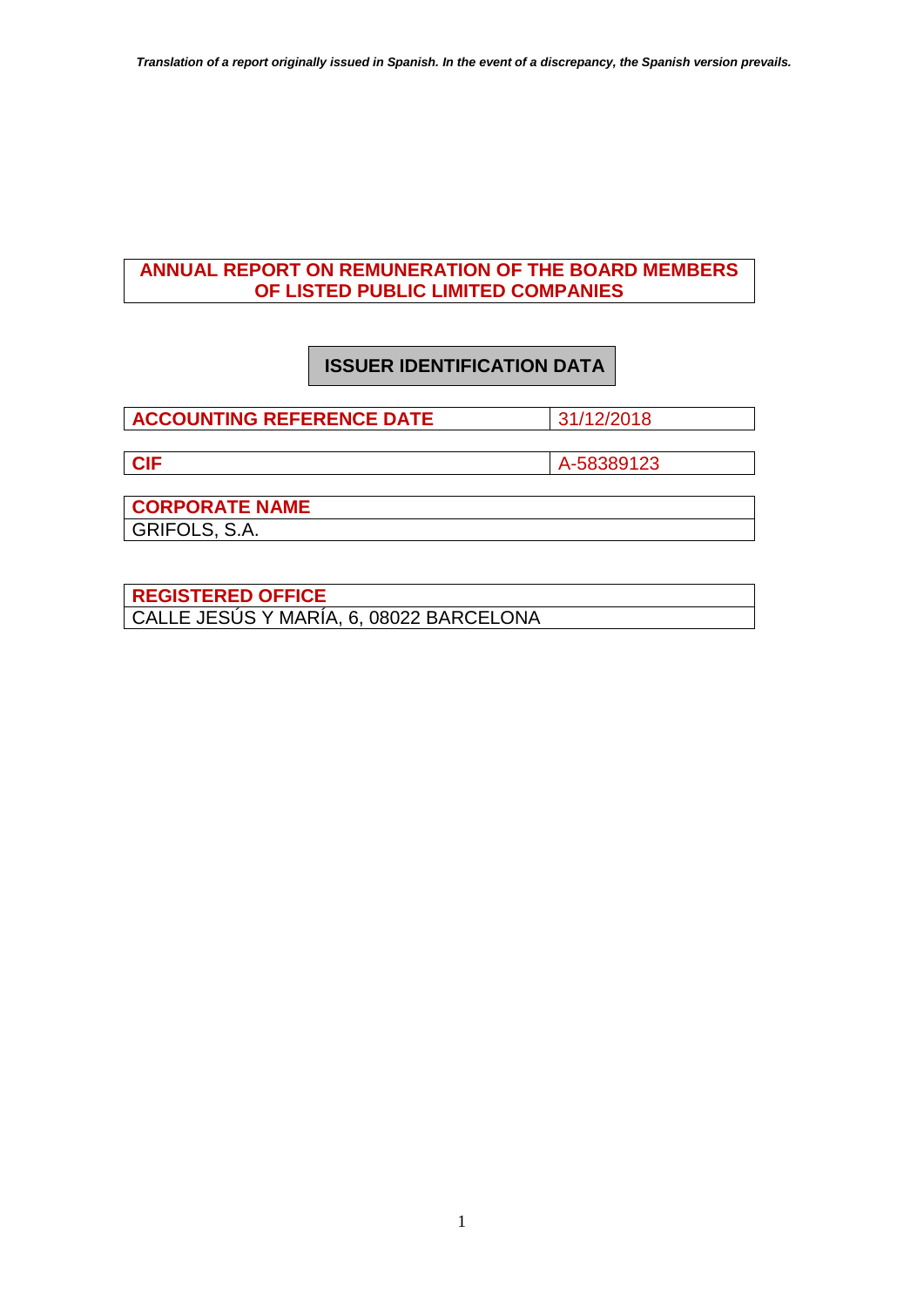# **A. COMPANY REMUNERATION POLICY FOR THE CURRENT FINANCIAL YEAR**

**A.1 Explain the remuneration policy for directors applicable to the current financial year. If relevant, you may include certain information by referring to the remuneration policy approved by the general shareholders' meeting, provided that the reference is clear, accurate and exact. Specific decisions must be detailed for the current financial year, both for the remuneration of the directors in their capacity as such and the performance of executive duties, which the board would have carried out in accordance with the provisions of the agreements signed with the executive directors, and also with the remuneration policy approved by the general shareholders' meeting. In any event, at least the following aspects must be reported:**

- **Description of the procedures and governing bodies of the company involved in determining and approving the remuneration policy and its terms.**
- **Specify and, if appropriate, explain if similar companies have been taken into account to establish the company's remuneration policy.**
- **Inform if an external advisor has participated and identify it, if applicable.**

The directors' remuneration policy approved by the Company's General Shareholders' Meeting held on 26 May 2017 applies to the current financial year (2019) as well as to the financial year ended on 31 December 2018, in accordance with article 529 *novodecies* of the Spanish Companies Act, pursuant to the provisions of the Transitional Provision of Law 31/2014, of 3 December, amending the Spanish Companies Act in matters of corporate governance.

Likewise, the objective of the Company's remuneration policy is to create value for Grifols, aiming to manage risk adequately and sensibly, to be aligned with the interests of its shareholders, and to strictly comply at all times with any regulations on the remuneration of directors of listed companies.

#### **Description of the procedures and governing bodies of the company involved in determining and approving the remuneration policy and its terms**

In accordance with the Company's Articles of Association, the General Shareholders' Meeting shall approve, at least every three years, and with a validity of three years following the year of its approval, the directors' remuneration policy, which shall necessarily establish the maximum amount of the annual remuneration to be paid to all directors as such; the Board of Directors shall be in charge of its distribution among the board members. The duties and responsibilities of each director, their membership to Board committees and other relevant objective circumstances shall be taken into account when allocating the amount. If the General Shareholders' Meeting agrees on the distribution of the annual remuneration among the members of the Board of Directors, then the resolution by the Board of Directors shall not be necessary.

Thus, once the General Shareholders' Meeting approves the remuneration policy, the board members shall be entitled to obtain the remuneration established by the Board of Directors following the provisions of the Articles of Association and other regulations and in accordance with the indications of the Appointments and Remuneration Committee, ensuring that the remuneration is moderate based on market requirements.

In this regard, article 15 of the Regulations of the Board of Directors regulates how the Appointments and Remuneration Committee operates; this committee must meet at least once a year to prepare the information on the remuneration of the board members, and the Board of Directors must approve it and include it in its annual public documentation.

The duties of the Appointments and Remuneration Committee include: (i) proposing to the Board of Directors the remuneration policy of the directors and general managers or anyone performing top-level management duties under the direct supervision of the Board, executive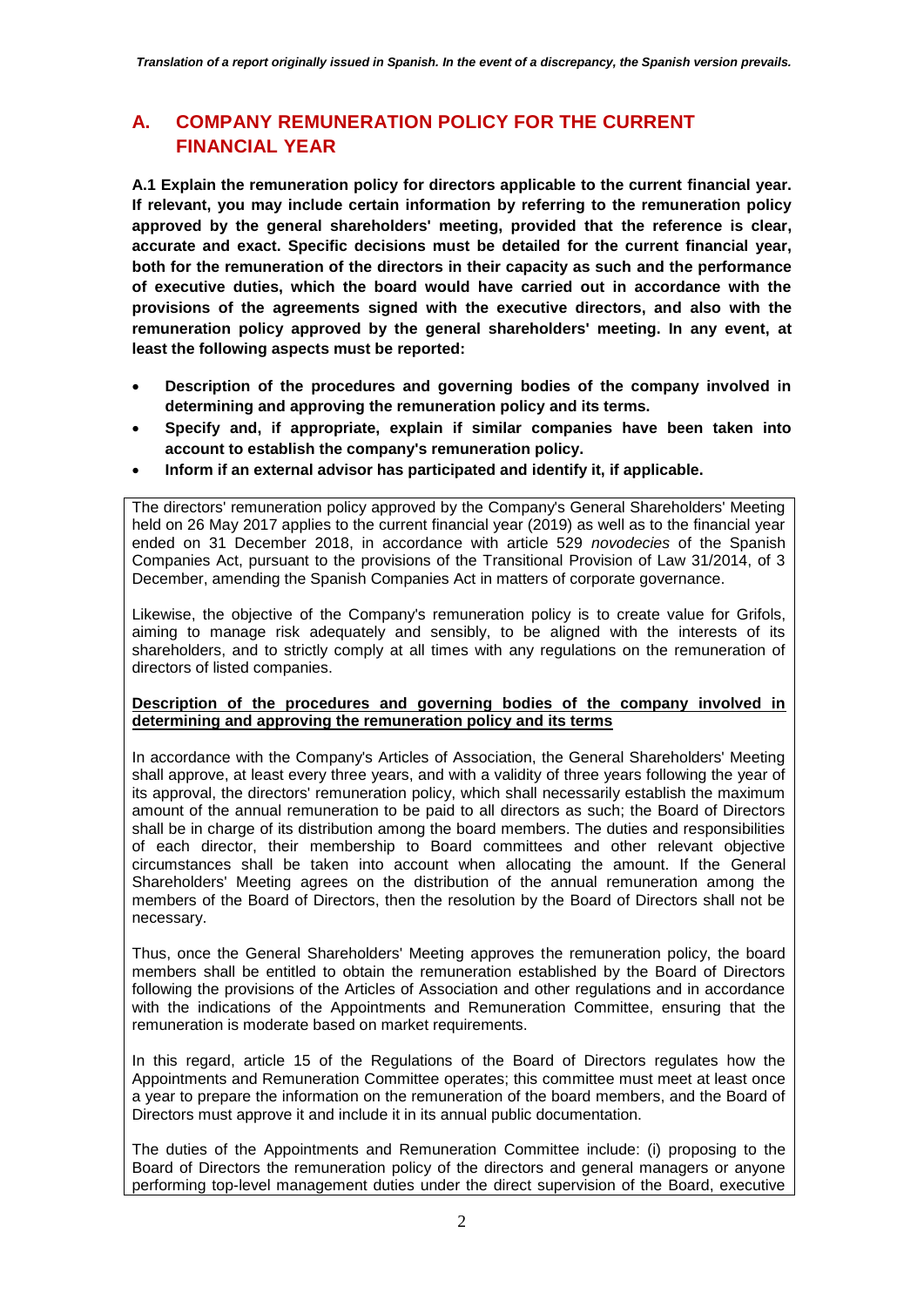committees or Chief Executive Officers, as well as the individual remuneration and other contractual terms regarding the executive directors, ensuring its fulfilment and (ii) periodically reviewing the remuneration programmes for executive officers, taking into account their competence and performance.

Also, in accordance with the Spanish Companies Act, the Appointments and Remuneration Committee is exclusively formed by non-executive directors, among which at least two are independent.

The Appointments and Remuneration Committee met on 14 December 2018 to review the Company's remuneration policy to be applied in the current financial year (2019). Following the proposal of the Appointments and Remuneration Committee, this policy was previously reviewed by the Company's Human Resources Department, which compared the policy applied by the Company to that of similar companies. The policy was subsequently approved by the Board of Directors.

#### **Explain if similar companies have been taken into account to establish the company's remuneration policy**

In accordance with Grifols' remuneration policy, like every year, in 2018 an analysis was carried out on the external competitiveness of the remuneration package of all the Company's employees, including its directors and management members. This analysis was carried out with the aim of reviewing the adequacy of the remuneration levels and to ensure that these are in line with the market practices of other companies operating in the same sector and for similar levels of responsibility. The sources of information used for this analysis were different salary surveys carried out by an independent consultancy firm, Mercer LCC ("2018 Mercer Life Sciences Survey" and "2018 Mercer Total Remuneration Survey").

Based on this analysis, the Human Resources Department, the Appointments and Remuneration Committee and the Board of Directors came to the conclusion that Grifols' remuneration policy is moderate and adequate, especially when compared in terms of market capitalization.

#### **Inform if an external advisor has participated and identify it, if applicable**

The Company has not contacted any external advisor to determine the remuneration for the current financial year (2019). In 2017, Willis Towers Watson prepared a comparative study on the remuneration of executive directors in similar companies in terms of size, business complexity and geographic diversity. On the basis of such comparative analysis, it was concluded that the total remuneration of the Chief Executive Officers was in the inferior range of the lowest average scale.

 **Relative significance of the variable remuneration components with respect to the fixed components (remuneration mix) and the criteria and objectives that have been taken into account in their determination, and to guarantee a suitable balance between the fixed and variable components of the remuneration. In particular, specify which actions have been taken by the company in relation to the remuneration system in order to reduce exposure to excessive risks and align it with the long-term objectives, values and interests of the company. This must include a reference to measures planned to guarantee that the remuneration policy addresses the company's long-term results, measures adopted in relation to the category of employees whose professional activities have a material impact on the risk profile of the entity and measures planned to prevent conflicts of interests, as appropriate.**

**Also, specify if the company has established an accrual or consolidation period for certain variable remuneration concepts, in cash, shares or other financial instruments, a deferral period to pay amounts or deliver any financial instruments already accrued or consolidated, or if a clause has been agreed to in relation to**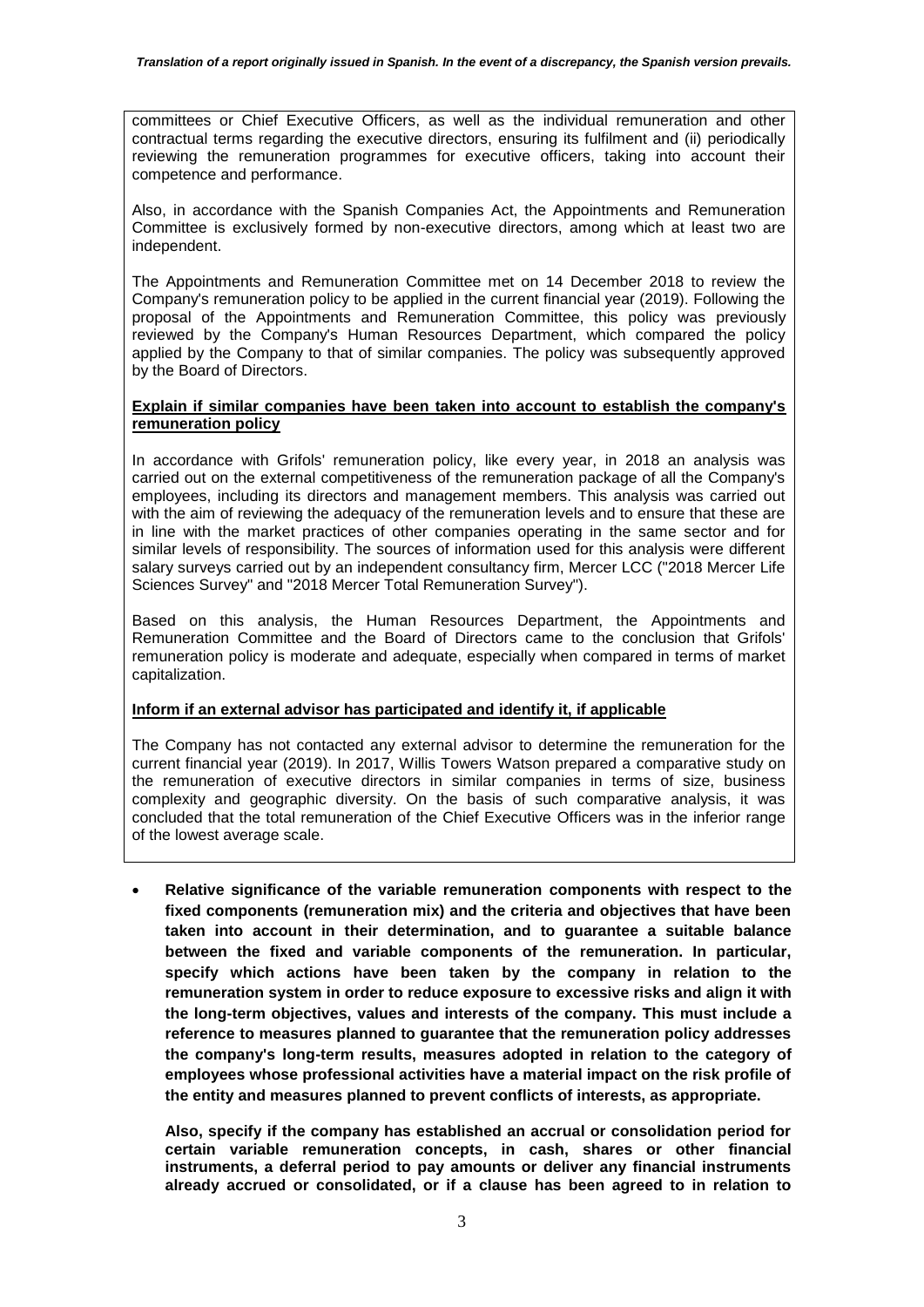#### **reducing the differed remuneration or that forces a director to return any amounts paid, when such remuneration was based on data which was later proved to be inaccurate.**

The remuneration system of the executive directors consists of a fixed remuneration, which aims to remunerate the performance of executive duties, and a variable remuneration, which aims to remunerate the achievement of the objectives set out by the Company, as detailed below.

The Company's remuneration policy takes into account the long-term objectives of the Company, among other things, to reduce exposure to excessive risks, granting its top executives and its executive directors the possibility of obtaining a variable amount in relation to their remuneration. Hence, the remuneration consists of a fixed amount and a variable amount, being possible for the latter to reach a maximum amount of 65% of the fixed annual remuneration, in accordance with the Company's current remuneration policy.

The remuneration of the executive directors is determined taking into account the remuneration of similar positions in comparable companies, based on the analysis carried out by Grifols' Human Resources Department, as proposed by the Appointments and Remuneration Committee. Additionally, the annual variable remuneration of the executive directors is determined taking into account the achievement of certain annual objectives, following the common practice of similar companies. The objectives are linked to the performance of the Company's Group as a whole, taking as reference the consolidated EBIT. If the degree of accomplishment does not reach 90%, the right to receive this variable remuneration would not be accrued.

To determine the percentage to be applied to the variable remuneration, a series of ranges have been established based on the achievement of objectives related to the achievement of the EBIT. Based on the foregoing, subject to the achievement of the objectives, the variable remuneration may vary between 0% and a maximum amount of 65% of the fixed annual remuneration.

Additionally, it is important to highlight that the participation of the executive directors in Grifols' shareholding is very relevant, and this circumstance, together with their stable permanence commitment in such shareholding, ensures that they are in line with the reduction of risks and the creation of value in the company in the long term.

The contracts of the two executive directors set out that the Company shall be entitled to claim the return of variable remuneration previously paid, in the event that (i) the performance or results required for its accrual had not been met, or (ii) it had been paid based on data that was later proved to be inaccurate

The calendar for the variable remuneration plan to be applied to the executive directors of Grifols is:

- At the end of February each year, the Board of Directors prepares the annual accounts corresponding to the previous fiscal year and identifies the percentage of objectives reached in order to pay the variable remuneration (bonus).
- In March each year, the executive directors decide which percentage of their variable remuneration (bonus) they want to receive in cash and which percentage in Company Class B shares. Executive directors may receive up to 50% of their variable remuneration in rights over Company Class B shares. The percentage of the variable remuneration (bonus) in cash shall be paid in March each year.
- Rights corresponding to Class B shares received as variable remuneration shall have a vesting period of two (2) years and one (1) day, at which time the Class B shares shall be delivered to the relevant executive directors.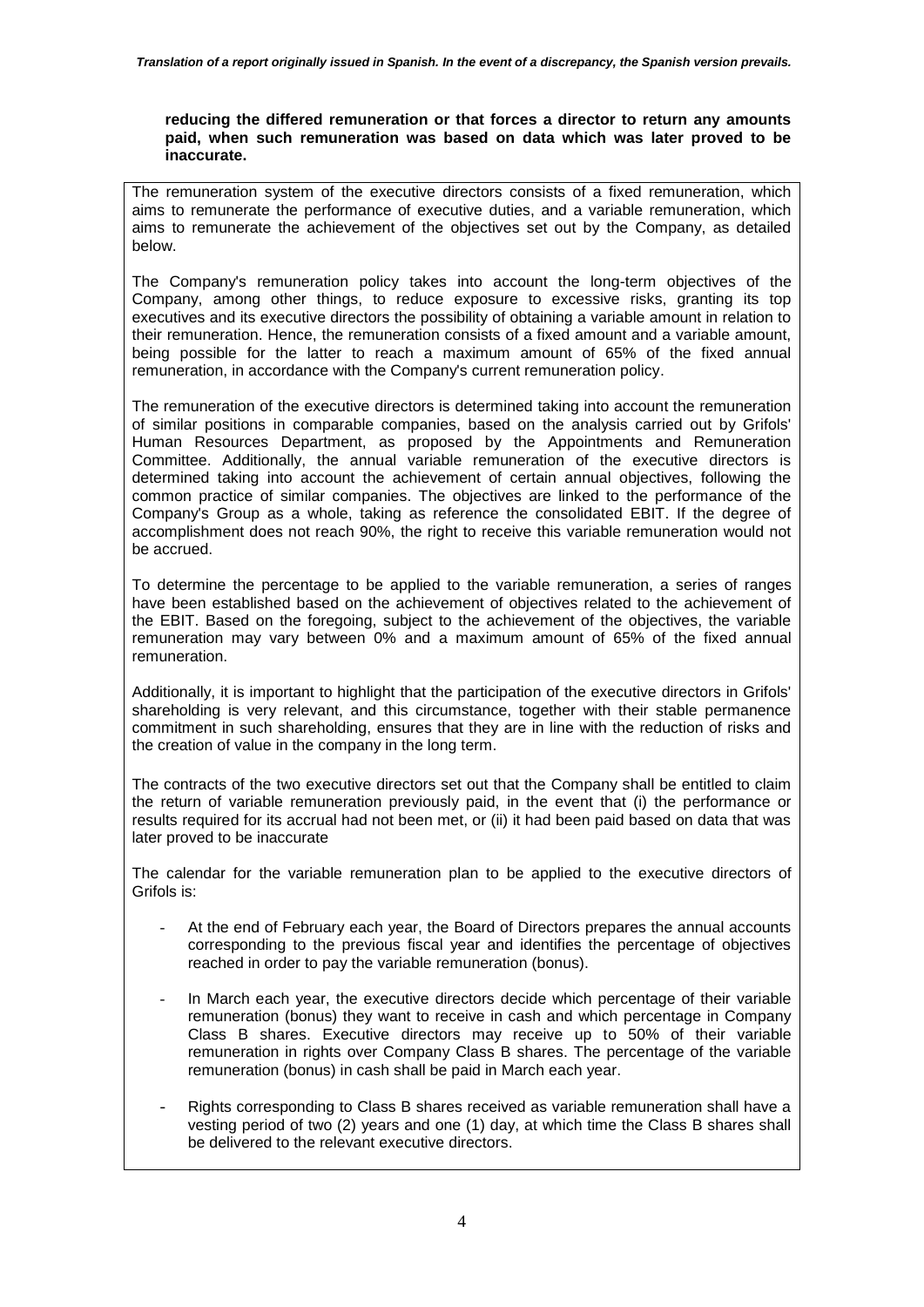**Amount and nature of the fixed components that directors, in their capacity as such, are expected to accrue during the financial year**

In accordance with the remuneration policy approved by the General Shareholders' meeting held on 26 May 2017, and which is applicable to the three financial years following its year of approval, the amount of the fixed annual remuneration for the current financial year is 100,000€ for each member of the Board of Directors who is a non-executive director, with the exception of those non-executive directors that are rendering paid professional services to the Company or the Group.

Also, any director who serves as a member on one of the Committees of the Board of Directors (Audit Committee and Appointments and Remuneration Committee) shall receive an additional gross annual remuneration of 25,000€ as a result of a heavier workload (thus, the total remuneration shall amount to 125,000€). Similarly, the chairpersons of each Committee shall receive an additional 25,000€ for performing their duties as chairperson (thus, the total remuneration shall amount to 150,000€). The coordinating director shall receive an additional remuneration amounting to 50,000€ for performing its duties (thus, the total remuneration shall amount to 150,000€).

Under no circumstance shall the remuneration of a non-executive director exceed 150,000€ per year for the performance of duties as director.

#### *Non-executive Chairman*

In accordance with the remuneration policy approved by the General Shareholders' meeting, held on 26 May 2017, and which is applicable for the three financial years following its year of approval, the remuneration of the Chairman of the Board of Directors is a fixed annual amount of 965 (in thousands of euros). The Chairman's remuneration has been decided taking into account his proven experience as director and Chairman of the Company, in addition to his knowledge in the sector where the Company operates.

When deciding the remuneration of Mr. Grifols Roura, the additional duties that he shall carry out, in addition to those set out in the Spanish Companies Act for the position of Chairman of the Board of Directors, were taken into account. In particular, but not limited to, these duties are related to: (i) the internal functioning of the Board of Directors itself, (ii) in collaboration with the Chief Executive Officers, direction the Board of Directors to develop and ensure that the appropriate strategy for the Company is implemented by the executive team, (iii) the corporate governance, (iv) the composition and efficiency of the Board of Directors, and (v) the external representation of the Company.

 Amount and nature of the fixed components that executive directors are expected to accrue during the financial year for performing executive duties

During the current financial year (2019), there are two executive directors (the Co-Chief Executive Officers) who shall accrue an annual fixed remuneration arising from the employment (or, where applicable, commercial) relationship that they have with the Company.

The remuneration of the two Chief Executive Officers has been determined taking into account the remuneration of similar positions in comparable companies, based on the analysis carried out by the Company's Human Resources Department, as proposed by the Appointments and Remuneration Committee.

Amount of fixed remuneration for the current year: 855,000€ for each of the Co-Chief Executive Officers.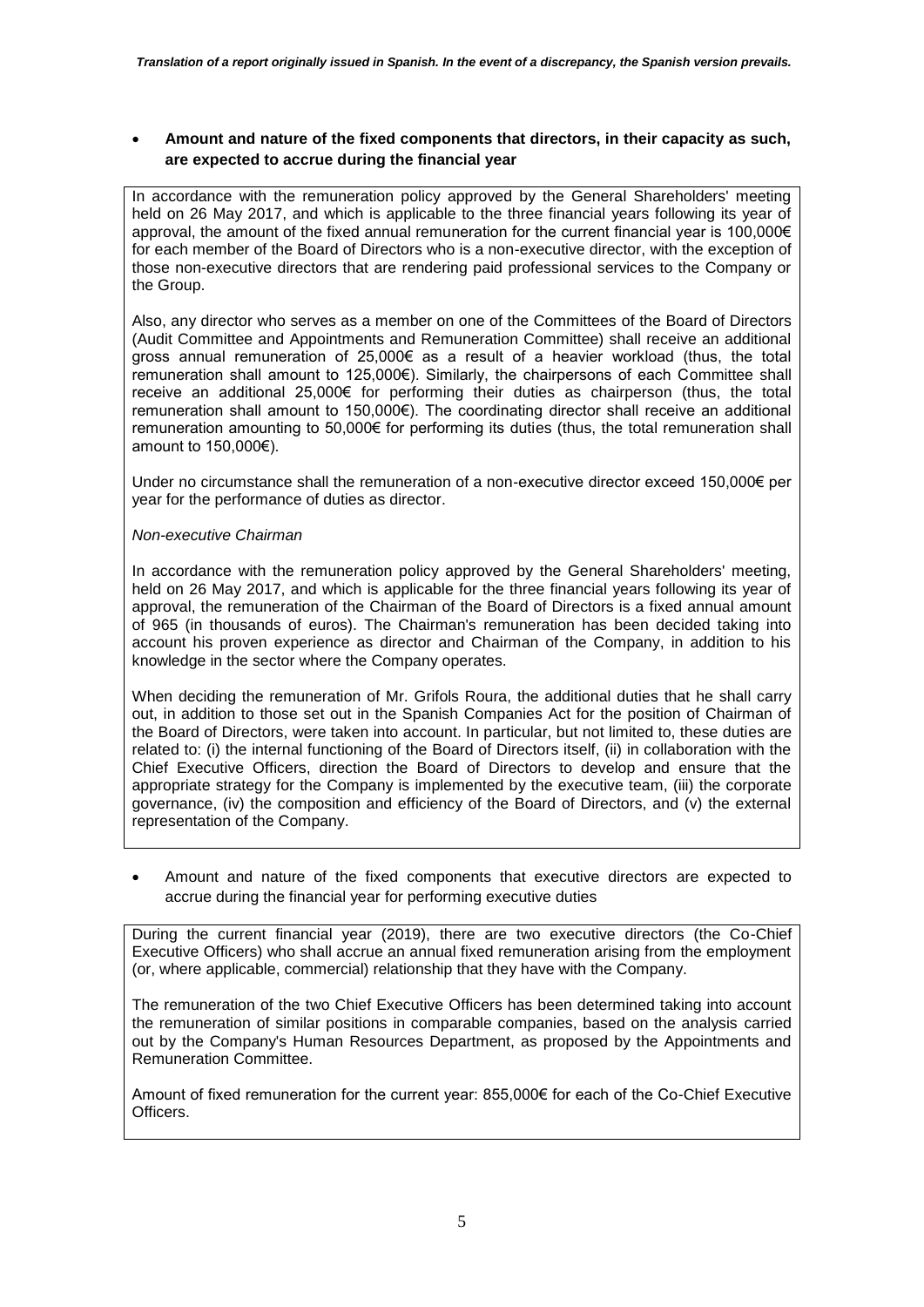**Amount and nature of any remuneration concept in kind to be accrued during the financial year, including but not limited to any insurance policy premiums in favour of a director.**

| N/A |  |
|-----|--|

 **Amount and nature of the variable components, distinguishing between short and long term. Financial and non-financial parameters, including among these last ones, any social, environmental and climate change parameters, selected to determine the variable remuneration of the current financial year, an explanation on how these parameters are related to the performance of both the board member and the entity, as well as with their risk profile and methodology, necessary period and techniques to be used for determining, at the end of the financial year, the degree of accomplishment of the parameters used when designing the variable remuneration.** 

**Add the range in monetary terms of the different variable components based on the fulfilment of the established objectives and parameters, as well as specifying if there is a maximum monetary amount in absolute terms.**

A. Variable remuneration derived from the position of board member in its capacity as such

The directors do not receive variable remuneration for serving as members of the board. In accordance with article 20.bis of the Company's Articles of Association "The remuneration of the board members shall be a fixed amount".

Likewise, the non-executive Chairman does not receive variable remuneration either.

B. Variable remuneration derived from exercising executive duties

The variable component is received by board members that have the category of executive directors and, as such, have an employment relationship (or, where appropriate, a commercial relationship) with the Company. During the current financial year (2019), there are two executive directors that shall receive annual variable remuneration derived from their employment relationship (or, where appropriate, a commercial relationship) with the Company: the Co- Chief Executive Officers.

The percentage of the variable remuneration is established depending on the level of accomplishment of the Company's annual objectives, in accordance with common practices of similar companies for positions of similar responsibility. These objectives are determined annually and are approved by the Appointments and Remuneration Committee. The objectives are linked to the performance of the Group as a whole, taking as reference the consolidated EBIT, as this is considered one of the main indicators of the Company's management.

The EBIT shows the evolution of the Company's business, including all its divisions, and more specifically the results it has obtained (before discounting interests and taxes). Therefore, it is considered as the most adequate form of measurement to evaluate the executive directors' operating management of the Company. This parameter also facilitates the transparency of the variable remuneration system since it is published quarterly.

The variable remuneration can reach a maximum of 65% of the fixed annual remuneration. To determine the percentage to be applied to the variable remuneration, a series of ranges have been established based on the accomplishment of objectives related to achieving the EBIT. As mentioned above, this form of measurement is considered the most adequate to evaluate the management of the executive directors, since it is the main indicator used to measure the Company's operating results. Based on the foregoing, and conditional on the accomplishment of the objectives determined, the variable remuneration may vary between 0% and a maximum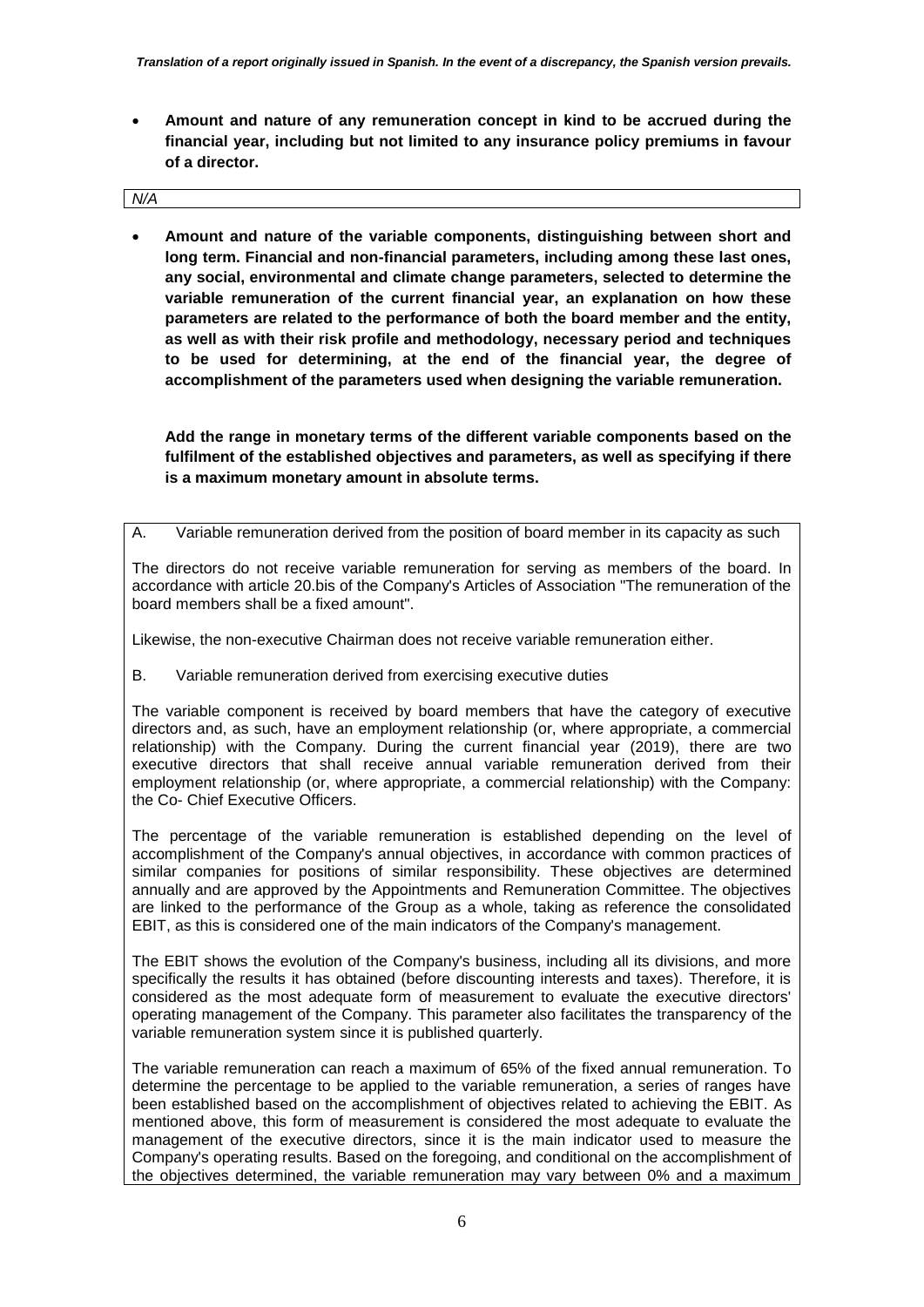amount of 65% of the fixed annual remuneration, in accordance with the company's remuneration policy. If 100% of the objectives are accomplished, the maximum percentage of 65% shall be automatically applied to determine the variable remuneration, since the targets related to the achievement of the EBIT are objective criteria.

As to the assessment method that shall determine the accomplishment of the objectives, it should be pointed out that the variable remuneration of the executive directors is based on the degree of accomplishment of the objective related to the annual EBIT. If the degree of accomplishment does not reach 90%, the executive directors would lose the right to be paid.

It should be highlighted that the variable remuneration system of the Company's executive directors is in line with IBEX-35 practices. According to the annual report on the remuneration of board members of listed public limited companies for financial year 2017, the latest published by the CNMV, all IBEX-35 companies have had in place formal plans concerning the short-term (annual) variable remuneration for executive directors. These plans have been generally based on internal parameters such as the evolution of operative results or the net profit of the Company. Finally, it should also be highlighted that Grifols does not have a long-term remuneration system due to the fact that its executive directors are also shareholders. The executive directors hold a high number of shares of the Company, and this circumstance, together with their willingness to stay in the shareholding, ensures an alignment with the corporate interests of the Company and an intention to continue creating value in the Company in the long term, in line with the interest of Grifols' investors and shareholders.

 **The main features of the long-term savings systems. Among other information, specify the contingencies covered by the system, if it is by contribution or defined benefit, the annual contribution that has to be paid into the defined contribution systems, the benefits to which the beneficiaries are entitled in defined benefits systems, the terms of consolidation of any economic rights in favour of the board members and its compatibility with any type of payment or indemnity for the resolution or early dismissal, or derived from the termination of the contractual relationship, in the terms agreed to, between the company and a board member.**

**Specify if the accrual or consolidation of any of the long-term savings plans are related to the achievement of certain objectives or parameters related to the short or long-term performance of a board member.**

N/A

 **Any type of payment or compensation due to termination or early dismissal or derived from the termination of the contractual relationship in the terms agreed between the company and a board member, regardless of the board member resigning or being dismissed by the company, as well as any other pacts, such as exclusivity, post contractual non concurrence and permanency or loyalty, which would give a board member a right to any type of remuneration**

Explained in next section.

 **Specify the conditions that must be maintained in the contracts of those who carry out executive duties such as executive directors. Among others, inform about the duration, the limits of compensation amounts, permanency clauses, notification periods, as well as the payment in the event of no notification, contractual bonuses, compensation or golden parachute clauses as a result of the early termination or**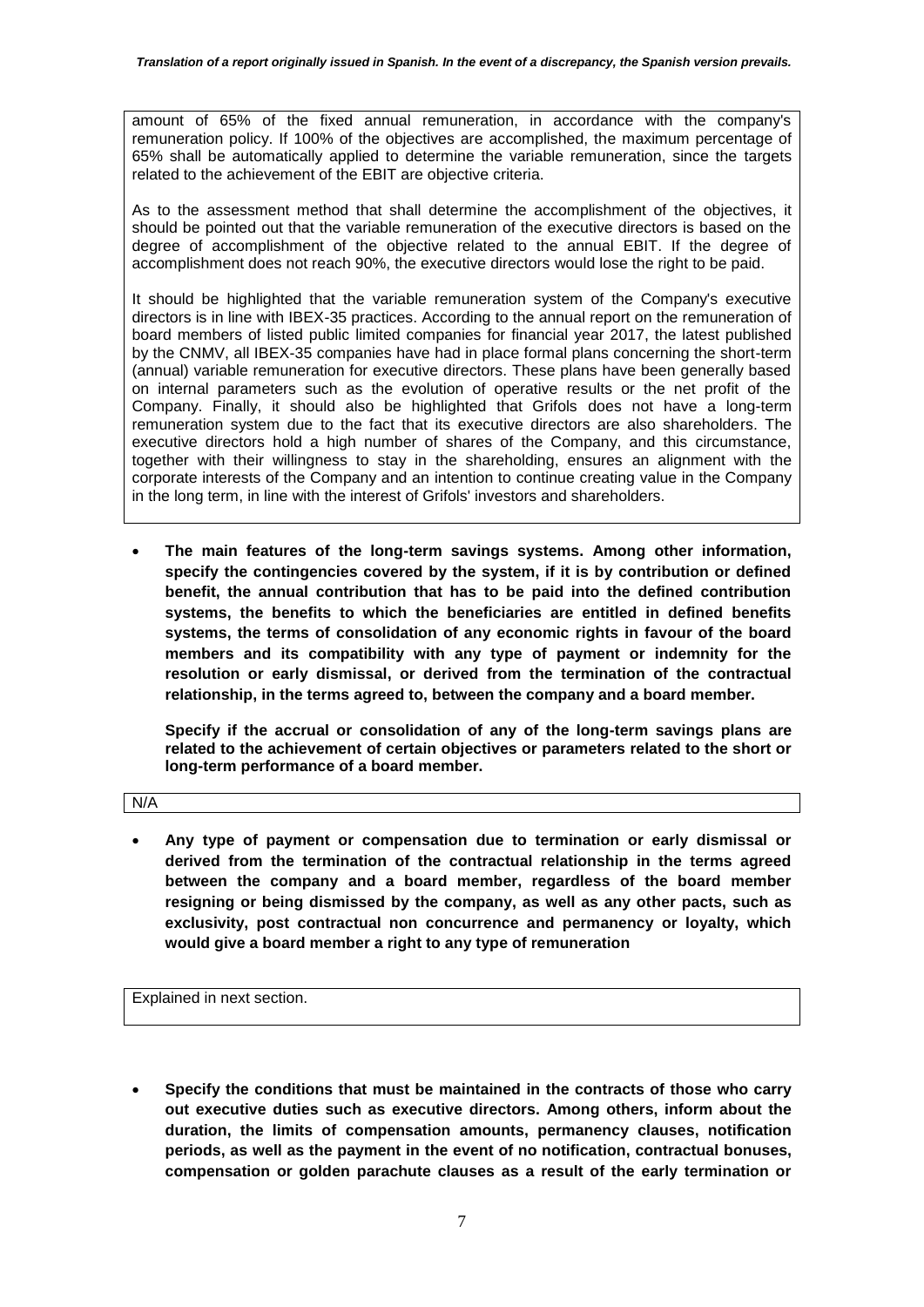**termination of the contractual relationship between the company and an executive director. Include, among others, any agreements of non-concurrence, exclusivity, permanency or fidelity, and post contractual non-competence, unless already explained in the above section.**

The contracts of the two executive directors are standard contracts, as they do not include any particularities beyond those normally included in this type of contracts. Without detriment to the foregoing, said contracts include clauses of change of control, pursuant to which, in the event of a change of control, the executive directors may either decide to stay in the Company or terminate their relationship with it. In the latter case, they are entitled to a severance payment equivalent to five years of salary. This compensation would only apply in case a change of control occurs. The termination compensation in case of termination by the company would be equivalent to two years of salary, which is in line with termination compensations in similar companies.

The termination payments in case of change of control are calculated on the basis of 5 years, and these are lower (in absolute terms) than the termination payments of many similar companies, which calculate such concept on the basis of 2 years, but could lead to the payment of a higher amount. This circumstance is due to the fact that the remuneration of Grifols' top managers is moderate. It is worth noting that the remuneration of the executive directors is lower than the average of the IBEX.35 companies. Moreover, the amount is considered reasonable given that the contracts include non-compete clauses for a 3 year period. Additionally, the characteristics of the blood products industry in which the company operates, and which has 3 main players, has led to Grifols adopting a specific policy on termination payments.

On the other hand, the contracts signed by the executive directors set out a post-contractual non-compete obligation. Such clause entails that once the relevant contract is terminated, and during a period of 3 year, they may not render services in companies of similar nature to that of the Company.

Likewise, the contracts of the 2 executive directors set out that the Company shall be entitled to claim the return of the variable remuneration previously paid, in the event that (i) the performance or results required for its accrual had not been met, or (ii) it had been paid based on data that was later proved to be inaccurate.

 **The nature and estimated amount of other supplementary payments to be accrued by the directors during the current year as payment for services provided different from those inherent to their position.**

*N/A*

 **Other remuneration concepts such as those arising from the company granting any advance payments, loans, warranties or other remunerations.**

*N/A*

 **The nature and estimated amount of other supplementary payments not included in any of the above sections, regardless of it being satisfied by the company or another entity of the company, and which shall be accrued by the directors during the current financial year***.*

*N/A*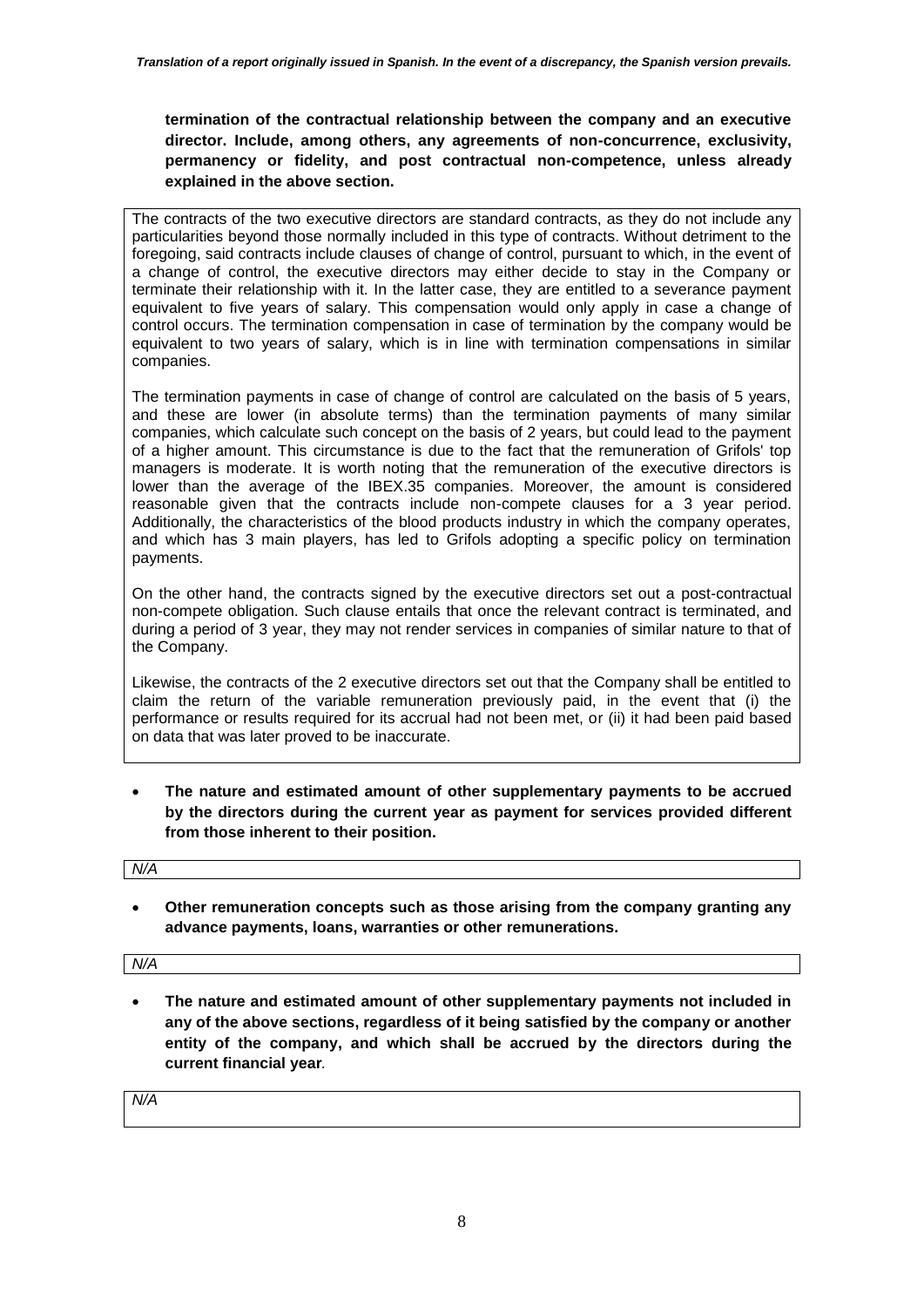**A2. Explain any relevant changes in the remuneration policy being applied to the current financial year resulting from:**

- **A new policy or amendment to the policy approved by the General Shareholders' Meeting.**
- **Relevant changes in specific decisions established by the board for the current financial year related to the remuneration policy in force in respect of those applied during the preceding financial year.**
- **Proposals that the board of directors agreed to submit to the general shareholders' meeting, to which this annual report shall be submitted, and which the board recomends applying to the current financial year.**

There are no significant changes in the remuneration policy being applied to the current financial year.

However, it should be highlighted that during the current financial year (2019) the fixed remuneration of Mr. Victor Grifols Deu, chief executive officer, has been increased to the same fixed remuneration amount paid to the other chief executive officer, Mr. Raimon Grifols Roura. This increase, planned for this financial year 2019, was already included in the agreement signed by Mr. Victor Grifols Deu and which was approved by the Board of Directors on 27 May 2016.

**A.3 Add the direct link to the document containing the company's current remuneration policy, which must be accessible through the company's webpage.**

**[https://www.grifols.com/documents/51507592/54909588/05-politica-remuneraciones](https://www.grifols.com/documents/51507592/54909588/05-politica-remuneraciones-consejeros-es/5a36a26b-1e57-47be-b51b-89321157a847)[consejeros-es/5a36a26b-1e57-47be-b51b-89321157a847](https://www.grifols.com/documents/51507592/54909588/05-politica-remuneraciones-consejeros-es/5a36a26b-1e57-47be-b51b-89321157a847)**

**A.4 Explain, taking into account the information provided in section B.4, how the company has taken into account the vote of the shareholders during the general meeting in which the previous year's annual remuneration report was voted on a consultative basis**

The Company has analysed the results of the vote that took place during the General Shareholders' Meeting, in which the previous year's annual remuneration report was voted on a consultative basis. For the time being, the Company does not consider it necessary or convenient to make any amendments to the Company's remuneration policy because it was approved by the General Shareholders' Meeting on 26 May 2017, and it is valid for the three years following the year of its approval.

.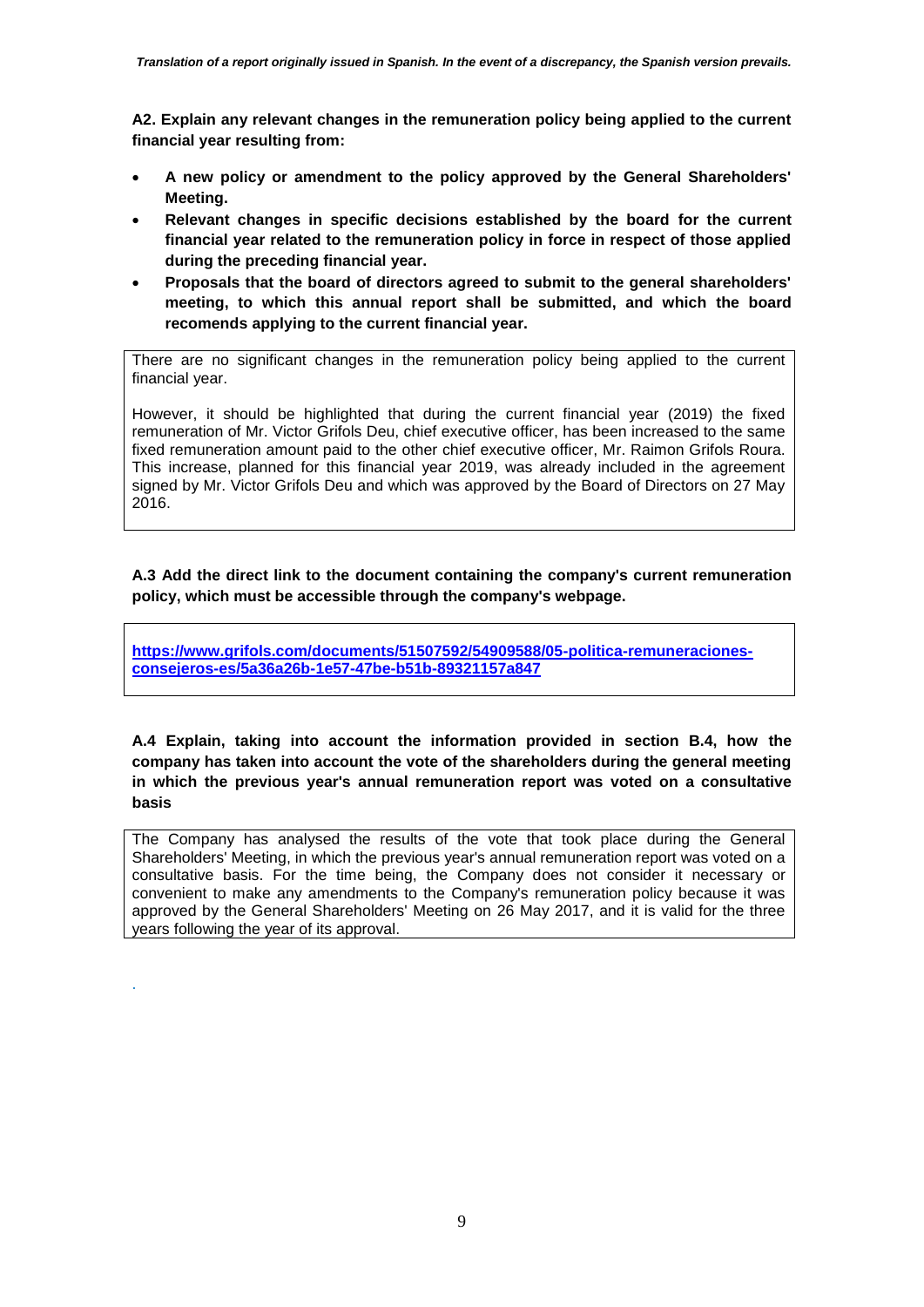# **B. GLOBAL SUMMARY OF HOW THE REMUNERATION POLICY WAS APPLIED DURING THE YEAR ENDED**

**B.1 Explain the process that has been followed to apply the remuneration policy and to determine the individual payments shown in section C of this report. This information will include the role of the remuneration committee, the decisions taken by the board of directors and, where appropriate, the identity and the role of any external advisors whose services have been used to apply the remuneration policy of the financial year ended.**

See sections A.1, A.2, A.3 and A.4 above, in which the remuneration policy of the Company is explained, which is the valid policy for the current financial year (2019) as well as the policy applied during the financial year ended 31 December 2018.

Regarding the process followed to apply the Company's remuneration policy to the financial year ended 31 December 2018, it should be highlighted that the Appointments and Remuneration Committee met on 15 December 2017 to review the Company's remuneration policy that was applied to financial year 2018. Following the proposal of the Appointments and Remuneration Committee, the policy was previously reviewed by Grifols' Human Resources Department, which compared the policy applied by the Company to that of similar companies, and was subsequently approved by the Board of Directors.

The comparative analysis carried out by the Human Resources Department was based on selecting a number of similar companies listed in the main index of the Spanish stock market, the IBEX-35; and hence, included the principal Spanish companies taking into account their size, international presence and main features, as well as companies related to the plasma industry. On the basis of this analysis, the Human Resources Department, the Appointments and Remuneration Committee and the Board of Directors, concluded that Grifols' remuneration policy is moderate and adequate, especially when compared in terms of stock market capitalization.

Likewise, during the meeting of the Board of Directors, held on 15 December 2017, the Human Resources Department explained to the board members the remuneration policy applied to the executive directors, and such policy was unanimously approved.

**B.2. Explain the different actions taken by the Company in relation to the remuneration system and how they have contributed to reduce exposure to excessive risks and align it with the long-term objectives, values and interests of the Company. This is to include a reference to the following: measures approved in order to ensure that the accrued remuneration has taken into account the company's long-term objectives, measures to establish a suitable balance between the fixed and variable components of the remuneration, measures adopted in relation to the categories of personnel whose professional activities have a material impact on the company's risk profile, and measures adopted to prevent conflicts of interest, if applicable.**

As explained in section A1 above, the remuneration policy of the Company takes into account the long-term financial and management objectives of the Company, among other things, to reduce exposure to excessive risks, granting its senior executives and its executive directors the possibility of obtaining a variable amount in relation to their remuneration. Therefore, the remuneration of the executive directors consists of a fixed amount and a variable amount, with the latter being able to reach a maximum amount of 65% of the fixed annual remuneration, in accordance with the company's current remuneration policy. The annual variable remuneration of the executive directors is determined based on the achievement of certain annual objectives. These objectives are linked to the performance of the Group as a whole, taking as a reference the consolidated EBIT. If the degree of achievement does not reach 90%, the executive directors would lose the right to be paid the variable amount.

The variable remuneration is an amount that may reach 65% of the annual fixed remuneration.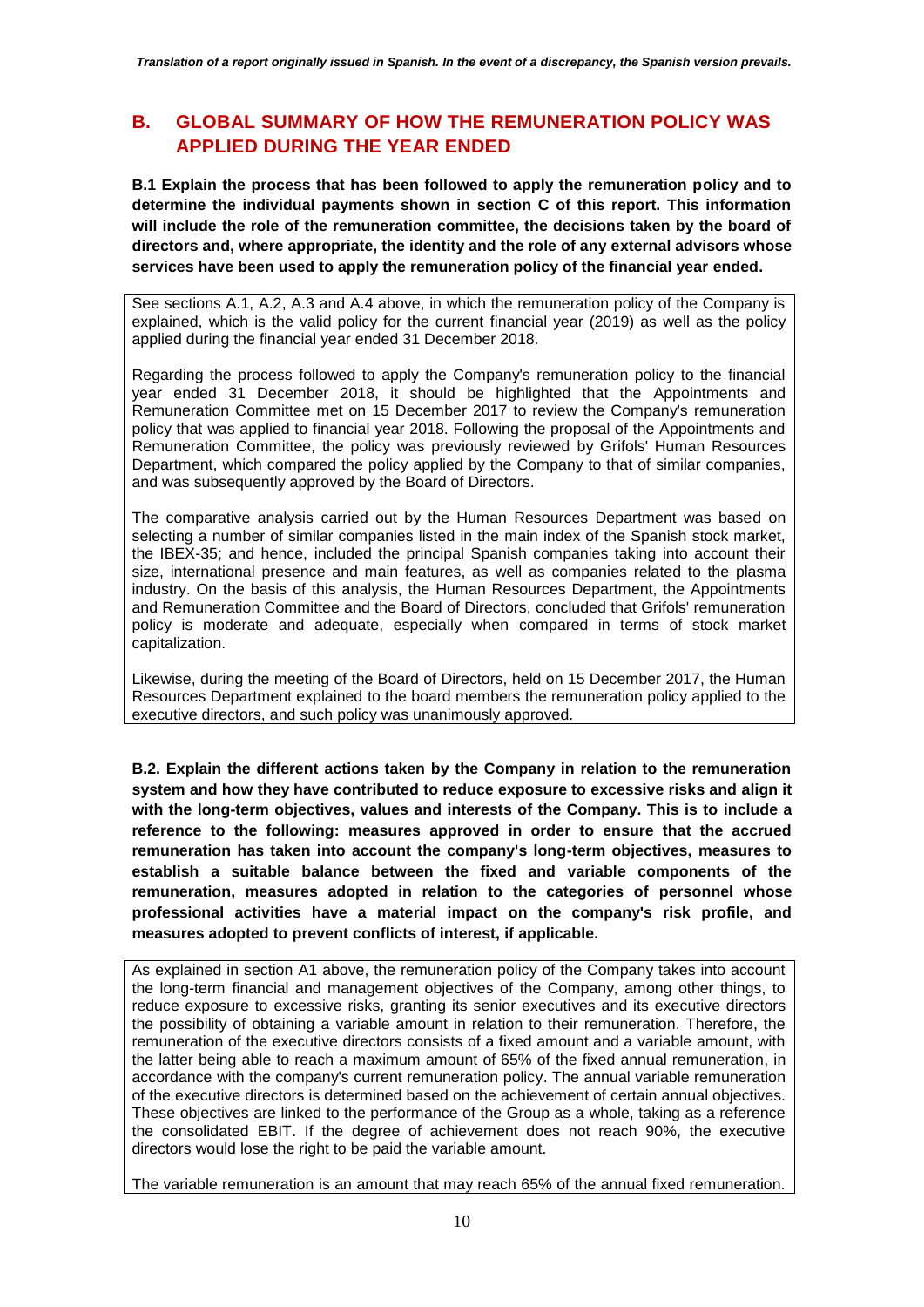To determine the percentage to be applied to the variable remuneration, a series of ranges have been established based on the accomplishment of objectives related to achievement of the EBIT. Based on the foregoing, subject to the accomplishment of the objectives determined, the variable remuneration may vary between 0% and a maximum amount that may reach 65% of the annual fixed remuneration.

Additionally, it is important to highlight that the participation of the executive directors in Grifols' shareholding is relevant, and this circumstance, together with their stable permanence commitment in such shareholding, ensures that their interests are aligned with the reduction of risks and the creation of value in the Company in the long term.

**B3. Explain how the remuneration accrued during the financial year complies with the current remuneration policy. Likewise, explain the relationship between the remuneration obtained by the directors and the results or other performance measurements, in the short and long-term, of the company, explaining, if applicable, how any variations in the company's performance may have influence a variation in the directors' remuneration, including any accrued and deferred payments, and explain how these have contributed to the company's short and long-term results.**

The remuneration accrued during the financial year ended 31 December 2018 strictly complies with the Company's current remuneration policy, which was approved by the General Shareholders' Meeting held on 26 May 2017.

As explained above, the percentage of the variable annual remuneration of the executive directors is determined based on the achievement of the Company's annual objectives, which are set out annually and approved by the Appointments and Remuneration Committee. The objectives are linked to the performance of the Group as a whole, taking as a reference the consolidated EBIT Holding amount, as it is considered one of the main indicators of the Company's management. If the degree of achievement does not reach 90%, the executive directors would lose the right to be paid the variable amount.

### **B.4 Inform of the vote of the shareholders during the general meeting in which the previous year's annual remuneration report was voted on a consultative basis:**

| <b>Number</b> | % of total |  |
|---------------|------------|--|
| 340,396,121   | 98,51%     |  |
|               |            |  |

|                        | <b>Number</b> | % of total |  |  |  |  |
|------------------------|---------------|------------|--|--|--|--|
| <b>Negative</b>        | 120,403,990   | 35.37%     |  |  |  |  |
| votes                  |               |            |  |  |  |  |
| <b>Votes in favour</b> | 214,915,605   | 63,14%     |  |  |  |  |
|                        |               |            |  |  |  |  |
| <b>Abstention</b>      | 5,076,526     | 1.49%      |  |  |  |  |
|                        |               |            |  |  |  |  |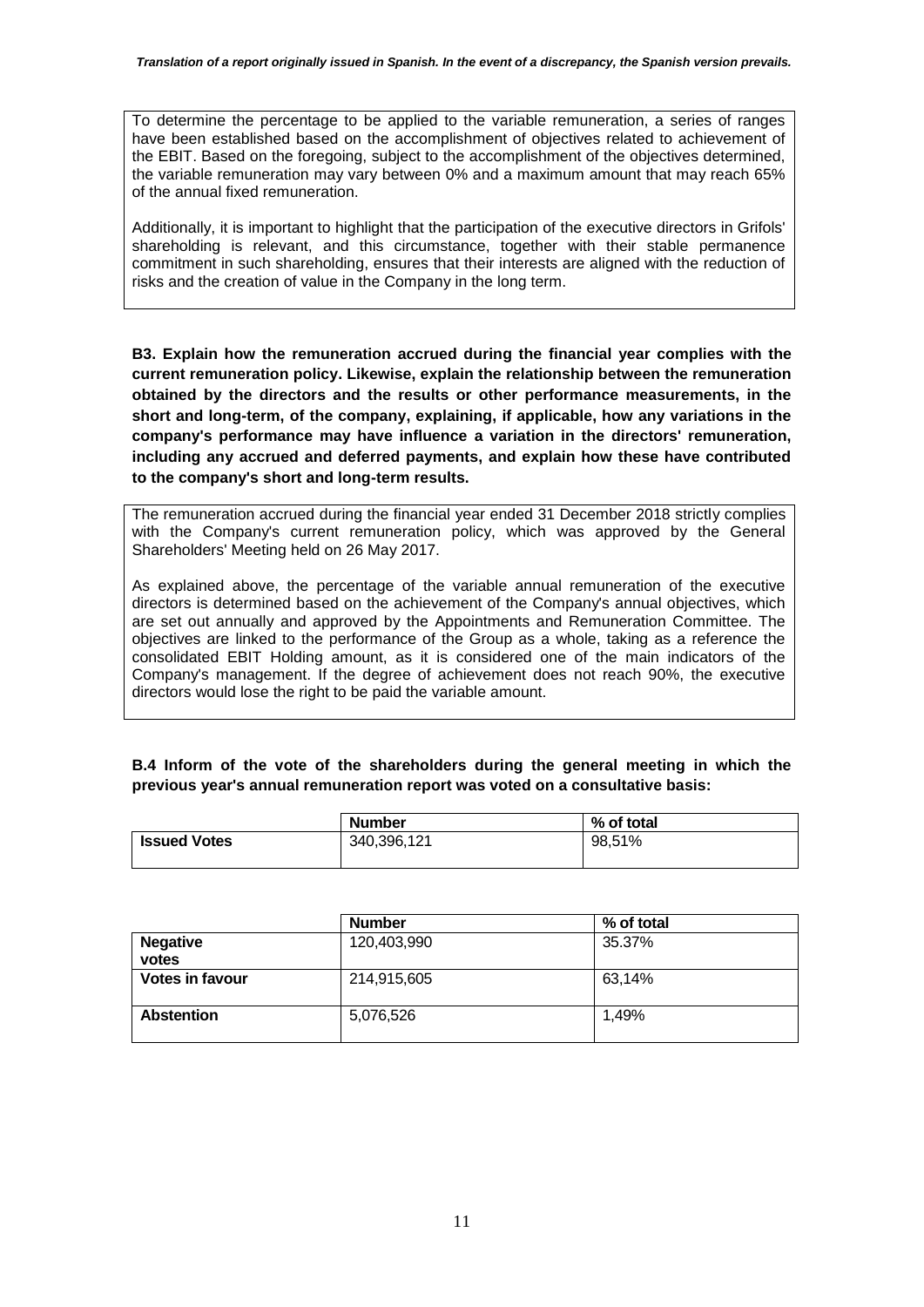**B.5 Explain how the fixed components accrued by the directors, in their capacity as such, have been determined during the financial year, and how they have varied compared to the preceding year.**

The remuneration of the directors in their capacity as such has not varied from the preceding financial year.

Therefore, the remuneration of the directors, in their capacity as such, accrued during the financial year ended 31 December 2018 has been determined based on the Company's remuneration policy, and it has consisted of a fixed amount in cash taking into account position and level of responsibility, and which amounts to 100,000€ for each of the members of the Board of Directors, with the exceptions mentioned below.

The directors that served as a member on one of the Board of Director's Committees, that is, the Audit Committee and the Appointments and Remuneration Committee, received an additional gross annual amount of 25,000€ as a result of having a heavier workload. Therefore, the fixed annual remuneration of the directors who also served as members of a committee amounted to 125,000€.

Likewise, the chairpersons of each Committee received an additional annual amount of 25,000, again as a result of a heavier workload. Therefore, the amount of their fixed annual remuneration was 150,000€.

The coordinating director received an additional remuneration amounting to 50,000€ for performing the duties inherent to this role. Therefore, the total annual fixed remuneration amounted to 150,000€.

For the financial year ended 31 December 2018, the remuneration of the non-executive Chairman of the Board of Directors of the Company consisted of a fixed annual amount of 965 (in thousands of euros). The Chairman's remuneration has been decided taking into account his proven experience as director and Chairman of the Company, in addition to his valuable knowledge in the sector where the Company operates.

When deciding the remuneration of Mr. Grifols Roura, the additional duties that he shall carry out, in addition to those set out in the Spanish Companies Act for the position of Chairman of the Board of Directors, were taken into account. In particular, but not limited to, these duties are related to: (i) the internal functioning of the Board of Directors itself, (ii) in collaboration with the Chief Executive Officers, encourage the Board of Directors to develop and ensure that the appropriate strategy for the Company is implemented by the executive team, (iii) the corporate governance, (iv) the composition and efficiency of the Board of Directors, and (v) the external representation of the Company.

### **B.6 Explain how the salaries accrued during the last financial year by each of the executive directors for performing their executive duties have been determined, and how they have changed from the previous year.**

The salaries accrued by each of the executive directors for performing their executive duties during the financial year that has ended are the ones set out in their senior management employment contracts.

**B.7 Explain the nature and the main features of the variable components of the remuneration systems accrued during the last financial year.**

Only executive directors receive the variable component and, as such, they have an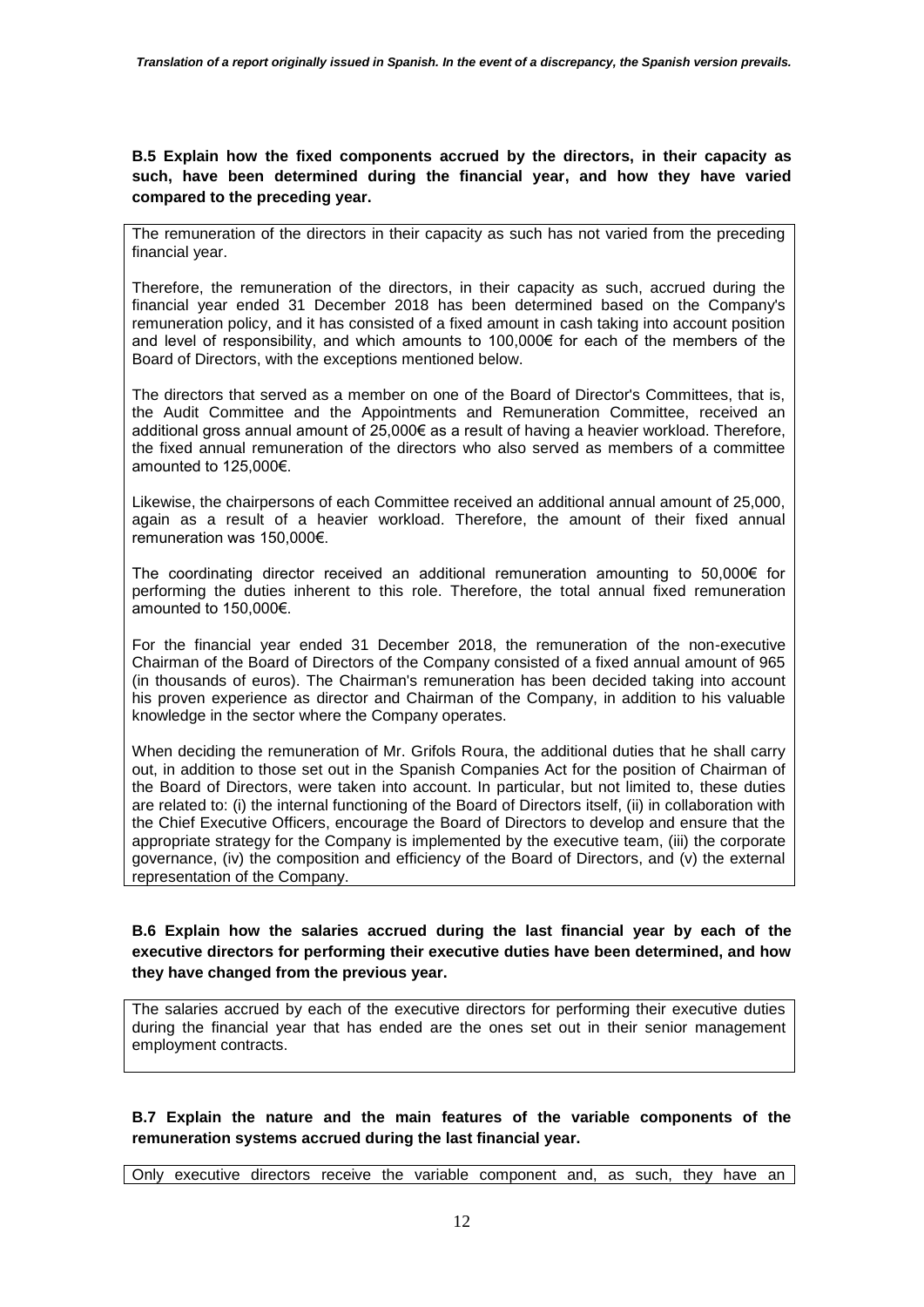employment (or, where applicable, commercial) relationship with the Company.

During 2018, 3 executive directors received a variable annual remuneration derived from their employment relationship (or, where applicable, commercial relationship) with the Company: (i) the 2 Chief Executive Officers, and (ii) the Deputy Chief of Operations Officer. It is worth mentioning that the Deputy Chief of Operations Officer retired from the Company and, as a result of his retirement, in June 2018 his category changed from executive director to other external directors.

The percentage of the variable remuneration is subject to achieving the Company's annual objectives, following the common practices of similar companies for positions of similar responsibility. These objectives are determined annually and are approved by the Appointments and Remuneration Committee. The objectives are linked to the performance of the Group as a whole, taking as reference the consolidated EBIT, as this is considered one of the main indicators of the Company's management.

The EBIT shows the evolution of the Company's business as a whole, including all its divisions, and more specifically the results it has obtained (before discounting interests and taxes). Therefore, it is considered as the most adequate measurement to evaluate the executive directors' operating management of the Company. This parameter also facilitates the transparency of the variable remuneration systems since it is published quarterly.

As mentioned, in accordance with the Company's remuneration policy, the variable remuneration can reach 65% of the annual fixed remuneration. To determine the percentage to be applied to the variable remuneration, a series of ranges have been established based on the accomplishment of objectives related to achievement the EBIT. As mentioned above, this measurement is considered the most adequate to evaluate the management of the executive directors, since it is the main indicator used to measure the Company's operating results. Based on the foregoing, and conditional on the accomplishment of the objectives determined, the variable retribution may vary between 0% and a maximum amount that may reach 65% of the annual fixed remuneration. It is worth mentioning that the percentage applicable to the variable remuneration accrued during financial year 2018 reached the highest percentage (65%) as a result of accomplishing 100% of the objectives determined by the Company.

As to the assessment method that shall determine the accomplishment of the objectives, it should be pointed out that the variable remuneration of the executive directors is based on the degree of accomplishment of the objective related to the annual EBIT. If the degree of accomplishment does not reach 90%, the executive directors would lose the right to be paid their variable remuneration.

The calendar for the variable remuneration plan for the executive directors of Grifols is:

- At the end of February each year, the Board of Directors prepares the annual accounts corresponding to the previous fiscal year and identifies the percentage of objectives reached in order to pay the variable remuneration (bonus).
- In March each year, the executive directors decide which percentage of their variable remuneration (bonus) they want to receive in cash and which percentage in Company Class B shares. Executive directors may receive up to 50% of their variable remuneration in rights over Company Class B shares. The percentage of the variable remuneration (bonus) in cash shall be paid in March each year.

Rights corresponding to Class B shares received as variable remuneration shall have a vesting period of two (2) years and one (1) day, at which time the Class B shares shall be delivered to the relevant executive directors.

**B.8 Specify if certain variable components have been reduced or claw backed when, in a first case, they had been consolidated and the payment differed or, in a second case, if they had been consolidated and paid, based on data that was later proven as manifestly**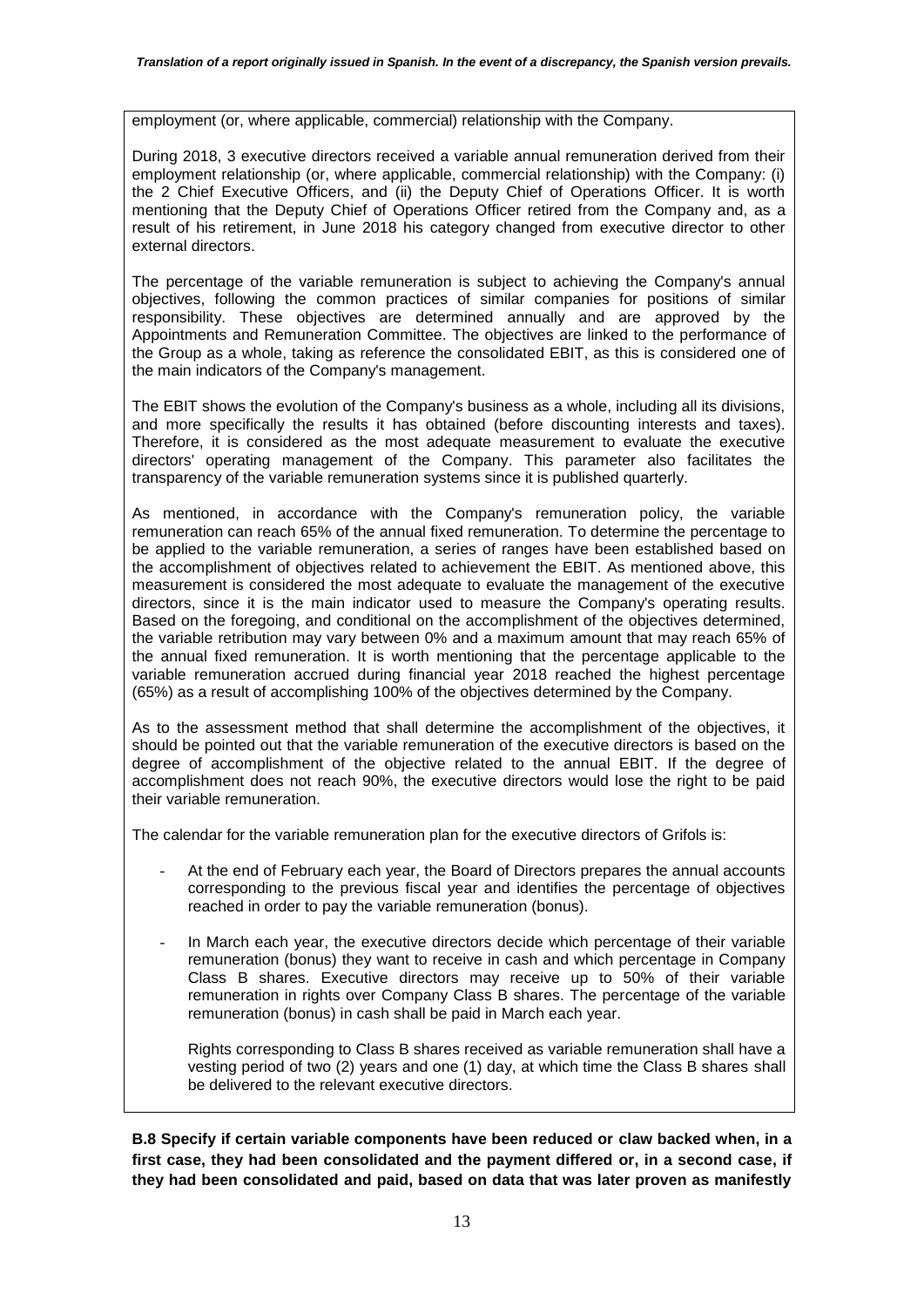**inaccurate. Describe the reduced or returned amounts as a result of applying the reduction or clawback clauses, why they were executed and to which financial years they correspond.**

N/A

**B.9 Explain the main features of the long-term saving systems whose annual, equivalent and long-term amount or cost are shown in the charts found in Section C, including pensions and any other benefits that are being financed, partially or fully, by the company, whether internally or externally granted, specifying the type of scheme, if it is by contribution or defined benefit, the contingencies it covers, the terms of the consolidation of any economic rights for directors, and their compatibility with any kind of compensation for the early resolution or termination of the contractual relationship between the company and the director.**

N/A

**B.10 Explain, if applicable, any indemnities or any other payment as a result of early termination, regardless of the board member resigning or being dismissed by the company, pursuant to its terms, accrued and/or received by the directors during the financial year ended.**

N/A

**B.11. Specify if there have been any significant amendments to the agreements of any one carrying out top management duties as executive directors, and, if applicable, explain these amendments. Also, explain the main terms of the new agreements signed by the executive directors during the financial year, unless this has already been covered in section A.1.**

N/A

**B.12 Explain any supplementary remuneration accrued by board members as compensation for services rendered other than those inherent to their position.**

N/A

**B.13 Explain any compensation in the form of advanced payments, credits and guarantees granted, with indication of the interest rate, their essential characteristics and the amounts finally returned, as well as the obligations assumed under these by way of guarantees.**

N/A

**B14. Detail the remuneration in kind accrued by the directors during the financial year, and briefly explain the nature of the different salary components.**

N/A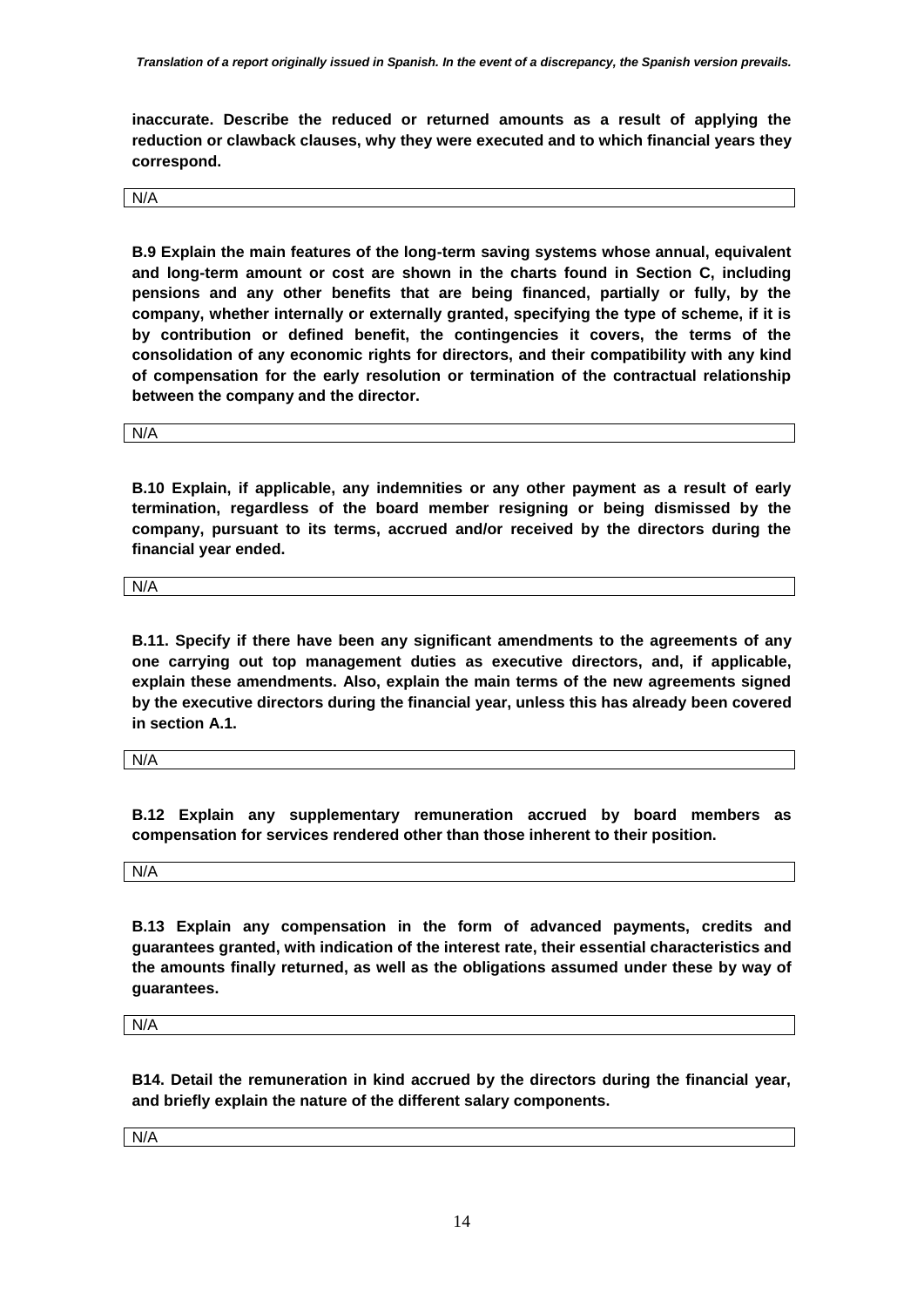**B15 Explain the remuneration accrued by the board member by virtue of any payments that the listed company may make to any third party companies in which the board member may render its services, whenever the purpose of said payments is to remunerate the services of said director in the company.**

N/A

**B16 Explain any other remuneration concept not included above, whatever its nature may be and whichever the entity of the group paying it may be, especially whenever they may be considered a related-party transaction or their issuing may distort the faithful image of the total remuneration accrued by a director.**

N/A

## **C. BREAKDOWN OF THE INDIVIDUAL COMPENSATIONS ACCRUED BY EACH BOARD MEMBER**

| <b>Name</b>                 | <b>Type</b>    | period during financial<br><b>Accrued</b><br>year 2018 |
|-----------------------------|----------------|--------------------------------------------------------|
| <b>ANNA VEIGA LLUCH</b>     | Independent    | From 01/01/2018 to 31/12/2018.                         |
| <b>BELEN VILLALONGA</b>     | Independent    | From 01/01/2018 to 31/12/2018.                         |
| <b>MORENÉS</b>              |                |                                                        |
| CARINA SZPILKA LÁZARO       | Independent    | From 01/01/2018 to 31/12/2018.                         |
| IÑIGO SANCHEZ-ASIAÍN        | Independent    | From 01/01/2018 to 31/12/2018.                         |
| <b>MARDONES</b>             |                |                                                        |
| LUIS ISASI FERNANDEZ DE     | Independent    | From 01/01/2018 to 31/12/2018.                         |
| <b>BOBADILLA</b>            |                |                                                        |
| MARLA ELIZABETH SALMON      | Independent    | From 01/01/2018 to 31/12/2018.                         |
| <b>RAIMON GRÍFOLS ROURA</b> | Executive      | From 01/01/2018 to 31/12/2018.                         |
| <b>STEVEN MAYER</b>         | Independent    | From 01/01/2018 to 31/12/2018.                         |
| <b>THOMAS GLANZMANN</b>     | Other external | From 01/01/2018 to 31/12/2018.                         |
| <b>VÍCTOR GRÍFOLS ROURA</b> | Propietary     | From 01/01/2018 to 31/12/2018.                         |
| <b>RAMON RIERA ROCA</b>     | Executive      | From 01/01/2018 to 30/06/2018.                         |
| <b>RAMON RIERA ROCA</b>     | Other external | From 30/06/2018 to 31/12/2018                          |
| TOMÁS DAGÁ GELABERT         | Other external | From 01/01/2018 to 31/12/2018.                         |
| <b>VÍCTOR GRÍFOLS DEU</b>   | Executive      | From 01/01/2018 to 31/12/2018.                         |

- **C.1 Complete the following charts in relation to the individualized remuneration of each board member (including the remuneration for performing executive functions) accrued during the financial year.**
	- **a) Remuneration accrued by the Company covered in this report:**
		- **i) Compensation in cash (in thousands of €)**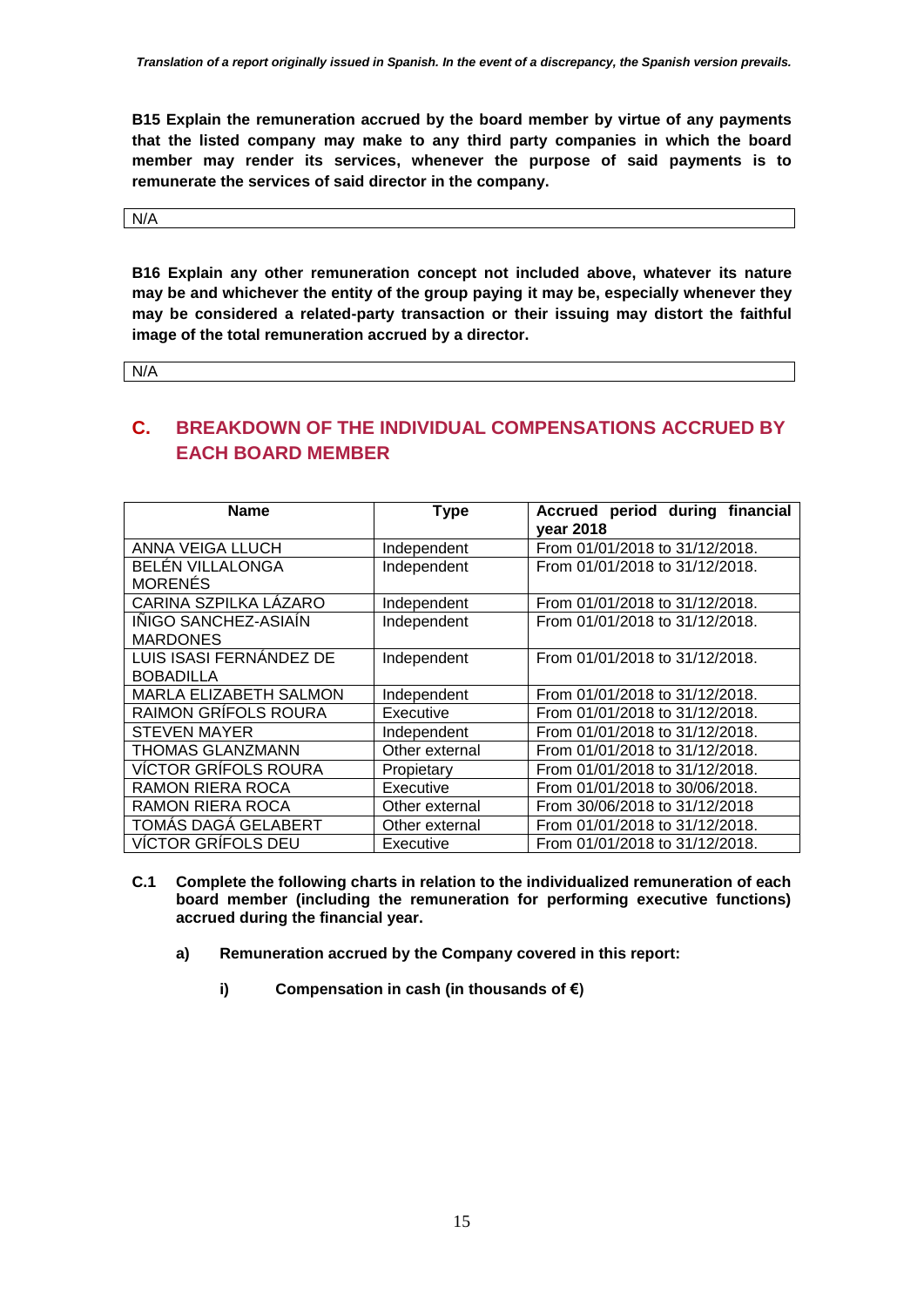| <b>Name</b>                                 | <b>Fixed</b><br>remuneration | <b>Expenses</b> | Remuneration<br>for belonging<br>to committees<br>of the Board | <b>Salary</b> | Short term<br>variable<br>remuneration | Long term<br>variable<br>remuneratio<br>n | Compensatio<br>$\mathbf n$ | Other<br>concepts   | <b>Total</b><br>year<br>2018 | <b>Total</b><br>year<br>2017 |
|---------------------------------------------|------------------------------|-----------------|----------------------------------------------------------------|---------------|----------------------------------------|-------------------------------------------|----------------------------|---------------------|------------------------------|------------------------------|
| CARINA SZPILKA LÁZARO                       | 100                          | $\mathbf 0$     | 46                                                             | $\mathbf 0$   | $\mathbf 0$                            | $\mathbf 0$                               | $\mathbf 0$                | $\mathbf 0$         | 146                          | 125                          |
| IÑIGO SANCHEZ-ASIAÍN<br><b>MARDONES</b>     | 100                          | 0               | 50                                                             | $\mathbf 0$   | 0                                      | $\Omega$                                  | $\mathbf 0$                | $\mathbf 0$         | 150                          | 150                          |
| BELÉN VILLALONGA<br><b>MORENÉS</b>          | 100                          | $\Omega$        | 29                                                             | $\Omega$      | $\Omega$                               | $\Omega$                                  | $\mathbf{0}$               | $\Omega$            | 129                          | 150                          |
| LUIS ISASI FERNÁNDEZ DE<br><b>BOBADILLA</b> | 100                          | $\mathbf 0$     | 25                                                             | $\mathbf 0$   | $\mathbf 0$                            | $\mathbf 0$                               | $\mathbf 0$                | $\mathbf 0$         | 125                          | 125                          |
| <b>RAIMON GRIFOLS ROURA</b>                 | 824                          | $\mathbf 0$     | $\mathbf{0}$                                                   | $\mathbf 0$   | 260                                    | $\mathbf 0$                               | $\mathbf{0}$               | $\mathbf 0$         | 1,084                        | 910                          |
| <b>RAMON RIERA ROCA</b>                     | 392                          | $\pmb{0}$       | 0                                                              | $\pmb{0}$     | 570                                    | $\mathbf 0$                               | $\mathbf 0$                | $\mathsf{O}\xspace$ | 962                          | 1,023                        |
| TOMÁS DAGÁ GELABERT                         | $\pmb{0}$                    | $\mathbf 0$     | $\mathbf 0$                                                    | $\mathbf 0$   | $\mathbf 0$                            | $\mathbf 0$                               | 0                          | 0                   | $\Omega$                     | 0                            |
| ANNA VEIGA LLUCH                            | 100                          | 0               | $\mathbf 0$                                                    | $\mathbf 0$   | $\Omega$                               | $\mathbf 0$                               | $\mathbf 0$                | $\mathbf 0$         | 100                          | 100                          |
| <b>VICTOR GRIFOLS DEU</b>                   | 601                          | $\mathbf 0$     | $\mathbf 0$                                                    | $\mathbf 0$   | 146                                    | $\mathbf 0$                               | $\mathbf 0$                | $\mathbf 0$         | 747                          | 564                          |
| <b>VICTOR GRIFOLS ROURA</b>                 | 965                          | $\mathbf 0$     | $\mathbf 0$                                                    | $\mathbf 0$   | $\mathbf 0$                            | $\mathbf 0$                               | $\mathbf 0$                | $\mathbf 0$         | 965                          | 1.315                        |
| <b>MARLA ELIZABETH</b><br><b>SALMON</b>     | 100                          | $\Omega$        | 50                                                             | $\Omega$      | $\Omega$                               | $\Omega$                                  | $\mathbf 0$                | $\mathbf 0$         | 150                          | 150                          |
| THOMAS GLANZMANN                            | $\mathbf 0$                  | $\Omega$        | $\mathbf 0$                                                    | $\mathbf 0$   | $\mathbf 0$                            | $\mathbf 0$                               | $\mathbf 0$                | 844                 | 844                          | 939                          |
| <b>STEVEN MAYER</b>                         | 100                          | $\mathbf 0$     | 25                                                             | $\mathbf 0$   | $\mathbf 0$                            | $\mathbf 0$                               | $\mathbf 0$                | $\mathsf{O}\xspace$ | 125                          | 125                          |

**Observations: it is worth noting that Carina Szpilka Lázaro held the position of Chairperson of the Audit Committee starting March 2018 onwards, reason why she and her predecessor in such position (Belén Villalonga) have both received as remuneration the amount corresponding to the proportion of time they occupied the position of Chairperson. Also, the total remuneration perceived by Mr. Thomas Glanzmann corresponds with the provision of consultancy services to the Company. Mr Glanzmann has vast experience and is well-known in the sector, which is why his services were requested by the Company**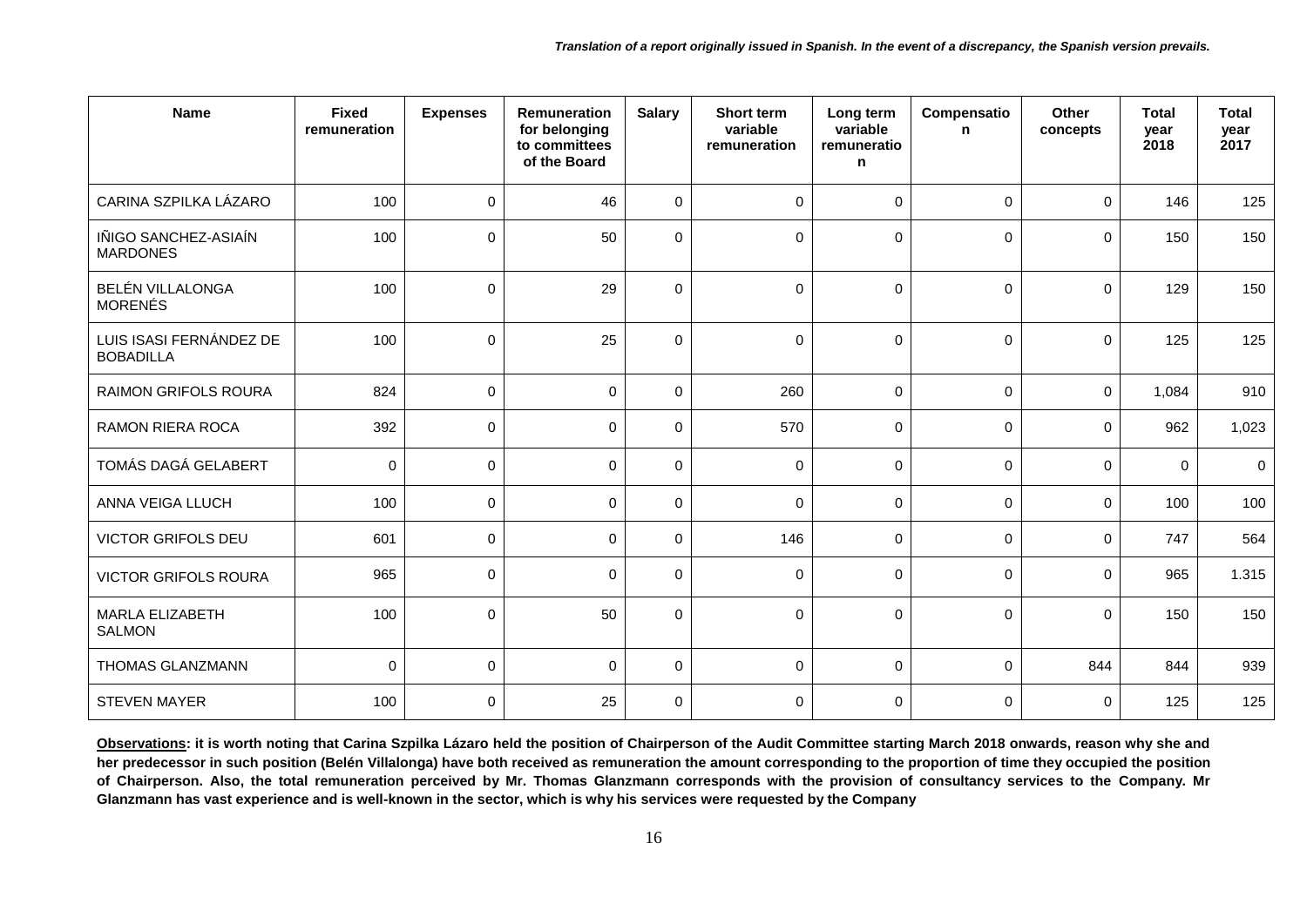**ii) Chart showing the movements in the remuneration systems based on shares and gross benefit from consolidated shares or financial instruments.** 

| <b>Name</b>                                   | Name of<br>scheme | <b>Financial instruments</b><br>at the beginning of the<br>financial year 2018 |                      | <b>Financial instruments</b><br>granted during the<br>financial year 2018 |                         |                   | Financial instruments consolidated during the<br>financial year |                    |                                                                                                     |                   | Options at the end of<br>the financial year 2018 |                         |
|-----------------------------------------------|-------------------|--------------------------------------------------------------------------------|----------------------|---------------------------------------------------------------------------|-------------------------|-------------------|-----------------------------------------------------------------|--------------------|-----------------------------------------------------------------------------------------------------|-------------------|--------------------------------------------------|-------------------------|
|                                               |                   | No. of<br>instruments                                                          | No.<br><b>Shares</b> | No. of<br><b>instruments</b>                                              | No. of<br><b>Shares</b> | No. of<br>options | No. of<br><b>Shares</b><br>consolidated                         | Price of<br>shares | <b>Gross</b><br><b>Benefit of</b><br>the<br>consolidated<br>shares<br>(thousands<br>of $\epsilon$ ) | No. of<br>options | No. of<br><b>instruments</b>                     | No. of<br><b>Shares</b> |
| Raimon<br><b>Grifols</b><br>Roura             | RSU               | 32,305                                                                         | 32,305               |                                                                           |                         |                   |                                                                 |                    |                                                                                                     |                   | 32,305                                           | 32,305                  |
| Ramón<br>Riera<br>Roca                        | <b>RSU</b>        | 50,929                                                                         | 50,929               |                                                                           |                         | 27,177            | 27,177                                                          | 17,50              | 476                                                                                                 |                   | 23,752                                           | 23,752                  |
| <b>Victor</b><br><b>Grifols</b><br><b>Deu</b> | <b>RSU</b>        | 25,359                                                                         | 25,359               |                                                                           |                         | 2,535             | 2,535                                                           | 17,50              | 44                                                                                                  |                   | 22,824                                           | 22,824                  |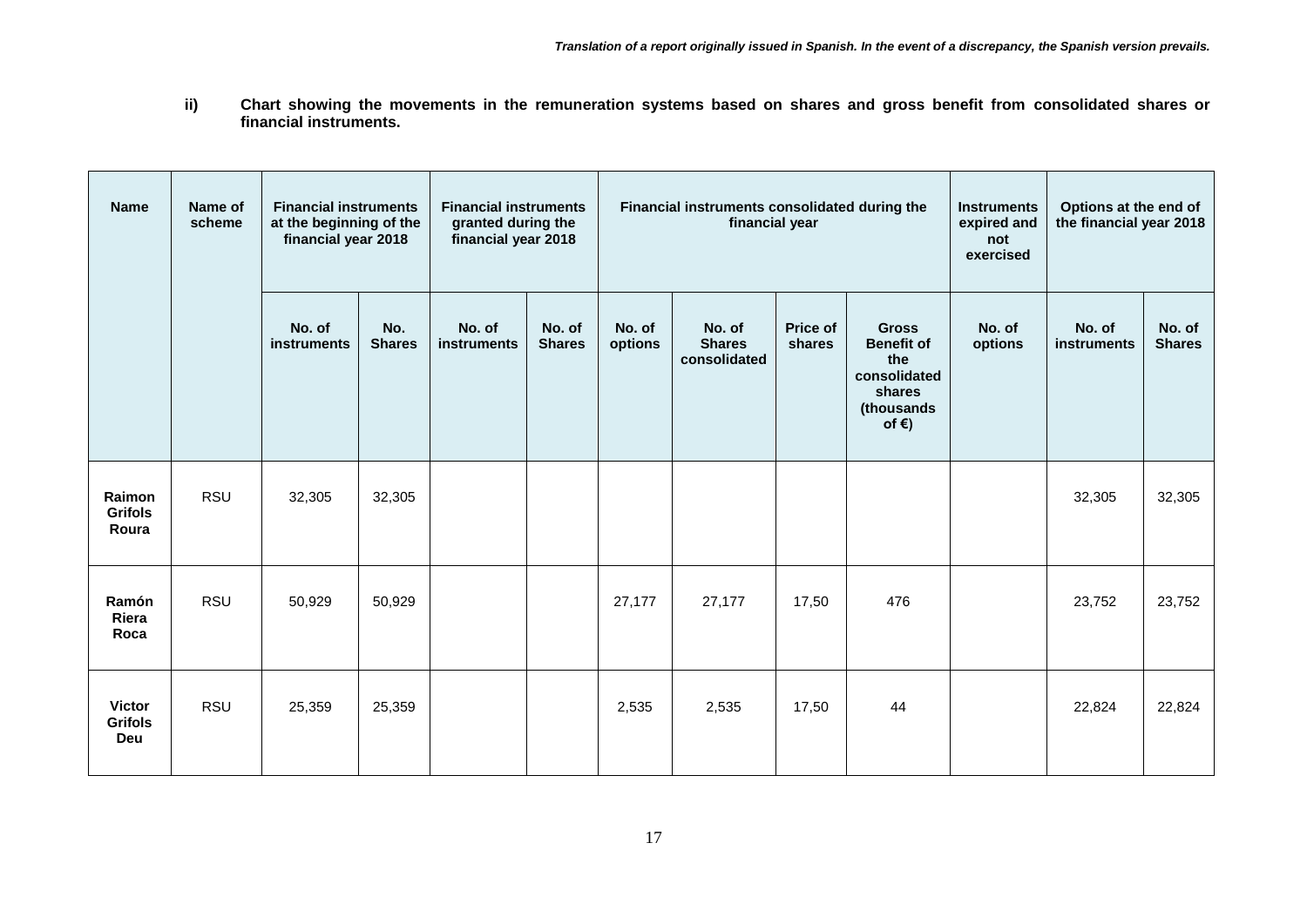| <b>Victor</b><br>Grifols<br>Roura | <b>RSU</b> | 68,471 | 68,471 |  |  | 36,862 | 36,862 | 17,50 | 645 |  | 31,609 | 31,609 |
|-----------------------------------|------------|--------|--------|--|--|--------|--------|-------|-----|--|--------|--------|
|-----------------------------------|------------|--------|--------|--|--|--------|--------|-------|-----|--|--------|--------|

- **iii) Long term saving systems – Not applicable**
- **iv) Details of other concepts – Not applicable**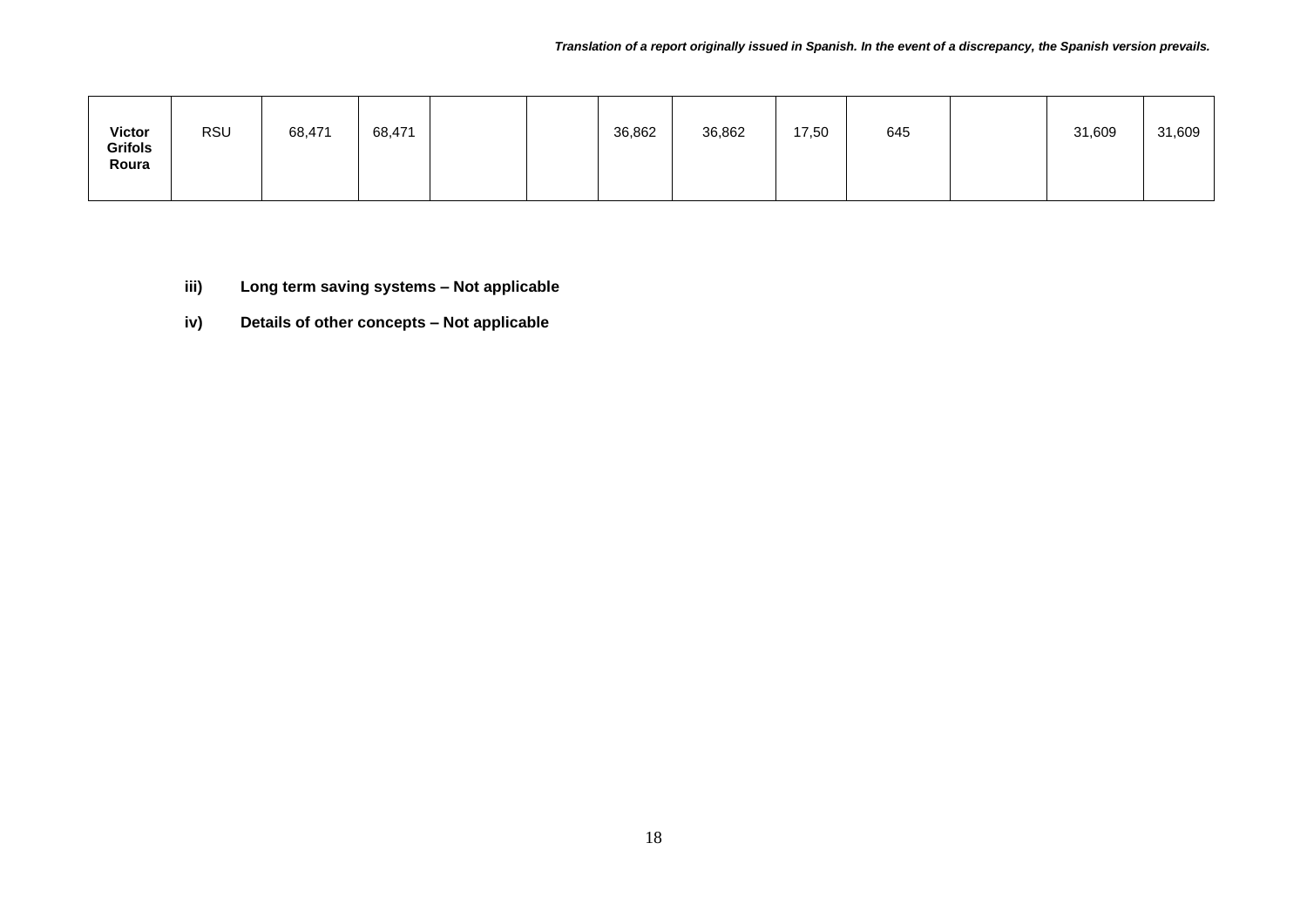**b) Remuneration accrued by board members of the company due to them being on boards in other companies of the group**

| <b>Name</b>                                 | <b>Fixed</b><br>remuneration | <b>Expense</b><br>s | Remuneratio<br>n for<br>belonging to<br>committees<br>of the Board | <b>Salary</b> | Short term<br>variable<br>remuneration | Long term<br>variable<br>remuneration | Indemnity | Other<br>concept<br><b>S</b> | <b>Total</b><br>year<br>2018 | <b>Total</b><br>year<br>2017 |
|---------------------------------------------|------------------------------|---------------------|--------------------------------------------------------------------|---------------|----------------------------------------|---------------------------------------|-----------|------------------------------|------------------------------|------------------------------|
| CARINA SZPILKA LÁZARO                       | $\Omega$                     | $\mathbf 0$         | $\mathbf 0$                                                        | $\mathbf 0$   | $\mathbf 0$                            | $\mathbf 0$                           | 0         | $\mathbf 0$                  | $\mathbf 0$                  | $\mathbf 0$                  |
| IÑIGO SANCHEZ-ASIAÍN<br><b>MARDONES</b>     | $\Omega$                     | $\Omega$            | $\mathbf{0}$                                                       | $\Omega$      | $\mathbf 0$                            | $\mathbf 0$                           | 0         | $\mathbf 0$                  | $\Omega$                     | $\mathbf 0$                  |
| BELÉN VILLALONGA<br><b>MORENÉS</b>          | $\Omega$                     | $\Omega$            | $\Omega$                                                           | $\mathbf 0$   | $\mathbf 0$                            | $\mathbf 0$                           | 0         | $\mathbf 0$                  | $\mathbf 0$                  | $\mathbf 0$                  |
| LUIS ISASI FERNÁNDEZ DE<br><b>BOBADILLA</b> | $\Omega$                     | $\mathbf 0$         | $\Omega$                                                           | $\mathbf 0$   | $\mathbf 0$                            | $\mathbf 0$                           | 0         | $\mathbf 0$                  | $\Omega$                     | $\mathbf 0$                  |
| <b>RAIMON GRIFOLS ROURA</b>                 | $\Omega$                     | $\mathbf{0}$        | $\Omega$                                                           | $\mathbf 0$   | $\mathbf 0$                            | $\Omega$                              | $\Omega$  | $\Omega$                     | $\Omega$                     | $\mathbf 0$                  |
| <b>RAMON RIERA ROCA</b>                     | $\mathbf 0$                  | $\mathbf 0$         | $\mathbf 0$                                                        | $\mathbf 0$   | $\mathbf 0$                            | $\mathbf 0$                           | 0         | $\mathbf 0$                  | $\mathbf 0$                  | 0                            |
| TOMÁS DAGÁ GELABERT                         | $\Omega$                     | $\mathbf 0$         | $\mathbf{0}$                                                       | $\pmb{0}$     | $\mathbf 0$                            | $\Omega$                              | 0         | $\mathbf 0$                  | $\Omega$                     | $\mathbf 0$                  |
| ANNA VEIGA LLUCH                            | $\Omega$                     | $\Omega$            | $\Omega$                                                           | $\Omega$      | $\mathbf 0$                            | $\Omega$                              | $\Omega$  | $\mathbf 0$                  | $\Omega$                     | $\mathbf 0$                  |
| <b>VICTOR GRIFOLS DEU</b>                   | $\Omega$                     | $\mathbf 0$         | $\Omega$                                                           | $\pmb{0}$     | 0                                      | $\mathbf 0$                           | 0         | $\mathbf 0$                  | $\Omega$                     | $\mathbf 0$                  |
| <b>VICTOR GRIFOLS ROURA</b>                 | $\Omega$                     | $\mathbf 0$         | $\Omega$                                                           | $\mathbf 0$   | $\mathbf 0$                            | $\Omega$                              | 0         | $\mathbf 0$                  | $\Omega$                     | $\mathbf 0$                  |
| MARLA ELIZABETH SALMON                      | $\Omega$                     | $\mathbf 0$         | $\Omega$                                                           | $\mathbf 0$   | $\mathbf 0$                            | $\Omega$                              | 0         | $\mathbf 0$                  | $\Omega$                     | $\mathbf 0$                  |
| THOMAS GLANZMANN                            | $\mathbf 0$                  | $\mathbf 0$         | $\Omega$                                                           | $\mathbf 0$   | 0                                      | $\mathbf 0$                           | 0         | $\mathbf 0$                  | $\Omega$                     | 0                            |
| <b>STEVEN MAYER</b>                         | $\Omega$                     | $\mathbf 0$         | $\Omega$                                                           | $\mathbf 0$   | $\mathbf 0$                            | $\mathbf 0$                           | 0         | $\mathbf 0$                  | $\Omega$                     | $\mathbf 0$                  |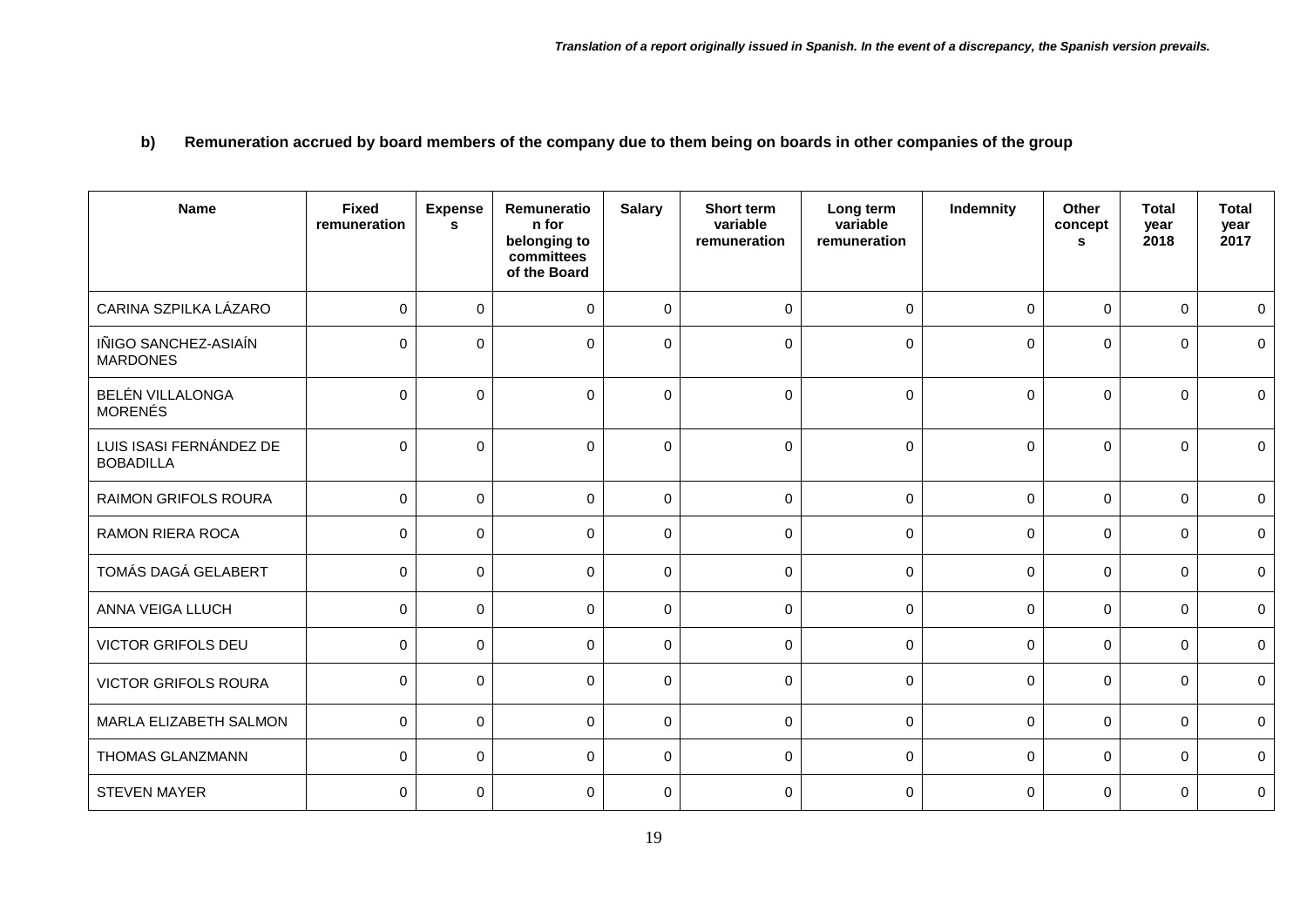**c) Summary of compensations (in thousands of €):**The amounts corresponding to all remuneration concepts included in this report that have been accrued by the board member must be included in the summary, in thousands of euro.

| <b>Name</b>                       |                                         |                                                | <b>Compensation accrued in the Company</b> | Compensation accrued in the group's companies            |                                         |                                                   |                                                |                                           |
|-----------------------------------|-----------------------------------------|------------------------------------------------|--------------------------------------------|----------------------------------------------------------|-----------------------------------------|---------------------------------------------------|------------------------------------------------|-------------------------------------------|
|                                   | <b>Total</b><br>remuneration<br>in cash | <b>Gross profit</b><br>of options<br>exercised | <b>Savings</b><br>systems<br>remuneration  | <b>Total</b><br>financial<br>year 2018<br>for<br>company | <b>Total</b><br>remuneration in<br>cash | <b>Gross</b><br>profit of<br>options<br>exercised | <b>Gross profit</b><br>of options<br>exercised | <b>Total</b><br>financial<br>year<br>2018 |
| CARINA SZPILKA LÁZARO             | 146                                     | 0                                              | $\mathbf 0$                                | 146                                                      | $\Omega$                                | $\Omega$                                          | $\Omega$                                       | $\mathbf{0}$                              |
| IÑIGO SANCHEZ-ASIAÍN MARDONES     | 150                                     | 0                                              | $\mathbf 0$                                | 150                                                      | 0                                       | $\Omega$                                          | $\Omega$                                       | $\mathbf{0}$                              |
| BELÉN VILLALONGA MORENÉS          | 129                                     | 0                                              | $\mathbf 0$                                | 129                                                      | 0                                       | $\Omega$                                          | $\Omega$                                       | $\mathbf 0$                               |
| LUIS ISASI FERNÁNDEZ DE BOBADILLA | 125                                     | 0                                              | $\mathbf 0$                                | 125                                                      | 0                                       | 0                                                 | $\mathbf 0$                                    | $\mathbf 0$                               |
| <b>RAIMON GRIFOLS ROURA</b>       | 1,084                                   | 0                                              | $\mathbf 0$                                | 1,084                                                    | $\Omega$                                | 0                                                 | $\Omega$                                       | $\Omega$                                  |
| <b>RAMON RIERA ROCA</b>           | 962                                     | 476                                            | $\mathbf 0$                                | 1,438                                                    | 0                                       | $\Omega$                                          | $\Omega$                                       | $\mathbf{0}$                              |
| TOMÁS DAGÁ GELABERT               | $\Omega$                                | 0                                              | $\mathbf 0$                                | $\Omega$                                                 | $\Omega$                                | $\Omega$                                          | $\Omega$                                       | $\mathbf{0}$                              |
| ANNA VEIGA LLUCH                  | 100                                     | 0                                              | $\mathbf 0$                                | 100                                                      | 0                                       | $\Omega$                                          | $\Omega$                                       | $\mathbf 0$                               |
| <b>VICTOR GRIFOLS DEU</b>         | 747                                     | 44                                             | $\mathbf 0$                                | 791                                                      | 0                                       | 0                                                 | $\mathbf 0$                                    | $\mathbf 0$                               |
| <b>VICTOR GRIFOLS ROURA</b>       | 965                                     | 645                                            | $\mathbf 0$                                | 1,610                                                    | 0                                       | $\mathbf 0$                                       | $\Omega$                                       | $\mathbf 0$                               |
| MARLA ELIZABETH SALMON            | 150                                     | 0                                              | $\mathbf{0}$                               | 150                                                      | $\Omega$                                | $\Omega$                                          | $\Omega$                                       | $\mathbf{0}$                              |
| THOMAS GLANZMANN                  | 844                                     | $\mathbf 0$                                    | $\mathbf 0$                                | 844                                                      | 0                                       | $\Omega$                                          | $\Omega$                                       | $\mathbf 0$                               |
| <b>STEVEN MAYER</b>               | 125                                     | 0                                              | $\mathbf 0$                                | 125                                                      | 0                                       | $\Omega$                                          | $\Omega$                                       | $\mathbf{0}$                              |
| <b>TOTAL</b>                      | 5,527                                   | 1,165                                          | $\bf{0}$                                   | 6,692                                                    | 0                                       | $\bf{0}$                                          | $\mathbf 0$                                    | $\bf{0}$                                  |